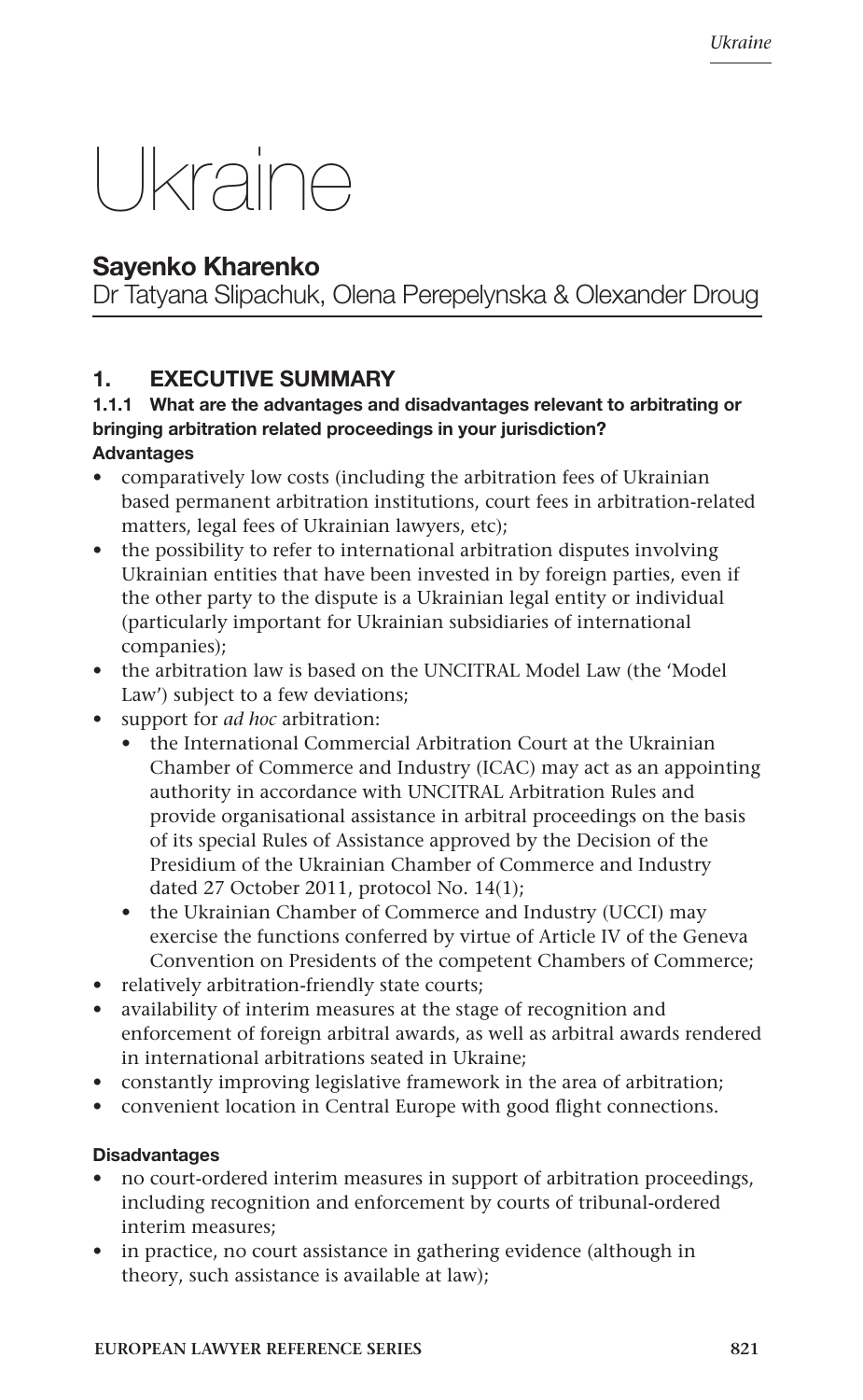- • a relatively formal approach to setting aside arbitral awards, including with respect to issues regarding court determination of the validity and/ or enforceability of an arbitration agreement;
- wide interpretation of public policy. The courts have been known to refuse to recognise and enforce foreign arbitral awards on the basis that such awards were contrary to public policy;
- • a three-year limitation period for filing recognition and enforcement of foreign arbitral awards and arbitral awards rendered in international arbitrations seated in Ukraine.

1.1.2 How would you rate the supportiveness of your jurisdiction to arbitration on a scale of 1 to 5, with the number 5 being highly supportive towards arbitration and 1 being unsupportive of arbitration? Where your jurisdiction is in the process of reform, please add  $a +$  sign after the number. 3+.

# 2. GENERAL OVERVIEW AND NEW DEVELOPMENTS

2.1.1 How popular is arbitration as a method of settling disputes? What are the general trends and recent developments in arbitration in your jurisdiction? International arbitration is a popular method of settling international commercial disputes for Ukrainian parties. Ukraine has implemented all major international instruments in this field, and was one of the signatories (separately from the Union of the Soviet Socialist Republics) to the New York Convention and the Geneva Convention. The process of the development of the national arbitration law and the establishment of permanent arbitral institutions began only in 1991, when Ukraine became an independent state. In 1992, the principal Ukrainian arbitral institution, the ICAC, was established, and it remains a popular choice for Ukrainian parties, with an average caseload for the last five years of over 300 international cases per year. In 1994, Ukraine adopted a special law on international commercial arbitration, which replicated the Model Law, subject to a few deviations. Ukrainian procedural legislation in arbitration related matters has been improving since 2010, including with respect to the recognition and enforcement of foreign arbitral awards and the ability to obtain interim measures in the context of such enforcement. One of the most controversial issues remains arbitrability, including that of corporate disputes.

Domestic arbitration, being regulated separately, is less developed due to the fact that the legislation for domestic arbitration has only developed over the last eight years. Domestic arbitration is most actively used in the banking sector, with over 20,000 cases per year.

#### 2.1.2 Are there any unique jurisdictional attributes or particular aspects of the approach to arbitration in your jurisdiction that bear special mention?

Disputes between Ukrainian entities in which foreign parties have invested and other Ukrainian legal entities and nationals may be referred either to domestic or to international arbitration at the parties' election.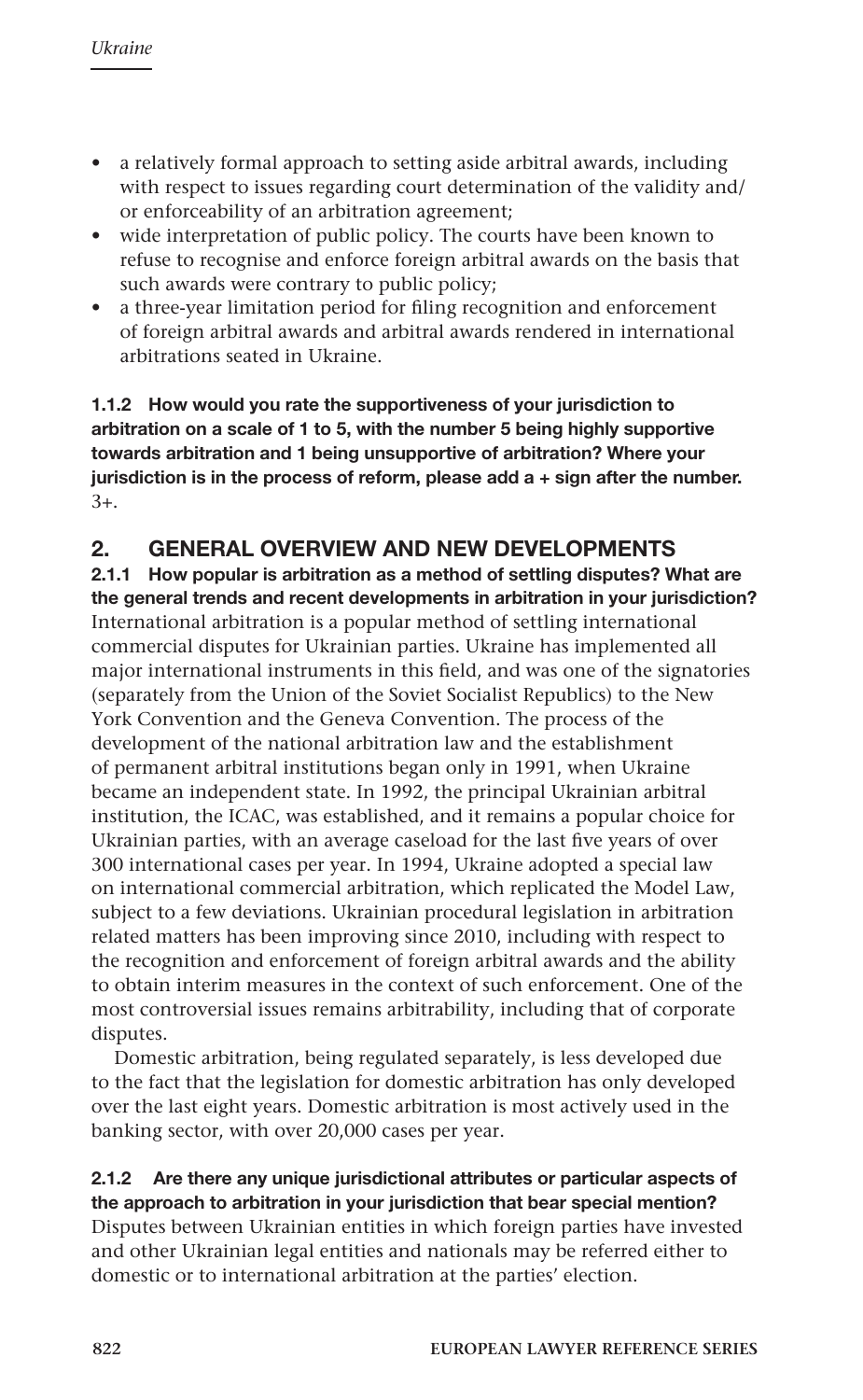Another unique feature of arbitration in Ukraine arises in respect of the '180 days Rule'. Ukrainian foreign currency regulations require Ukrainian parties to resort to institutional arbitration in Ukraine to suspend application of tax penalties for violation of the so-called '180 days Rule'. The 180 days Rule applies in case of non-performance of a contract by a foreign party, eg non-delivery of goods already paid for by the Ukrainian party or non-payment for goods already delivered by the Ukrainian party, if the goods or money do not cross the Ukrainian border within 180 days following respective payment or export of the goods by the Ukrainian party. In such cases, the commencement of arbitral proceedings before the ICAC or the Maritime Arbitration Commission at the UCCI (MAC), or the commencement of litigation before Ukrainian courts suspends the accrual of tax penalties imposed for violation of the foreign currency regulations. Commencement of proceedings before any other fora does not always result in such suspension.

#### 2.1.3 Principal laws and institutions

#### 2.1.3.1What are the principal sources of law and regulation relating to international and domestic arbitration in your jurisdiction?

Ukrainian law sets out separate legal regimes for international and domestic arbitration.

International commercial arbitration in Ukraine is governed by the Law of Ukraine on International Commercial Arbitration of 24 February 1994, No. 4002-XII (LICA). It replicates the Model Law (1985) with a few deviations. Under the LICA, the parties may refer to international commercial arbitration any cross-border disputes resulting from contractual and other civil law relationships arising in the course of foreign trade and other forms of international economic relations, and disputes involving Ukrainian enterprises with foreign investment and international associations and organisations established in the territory of Ukraine.

Domestic arbitration in Ukraine is governed by the Law of Ukraine on Arbitration Courts of 11 May 2004, No. 1701-IV (the 'Domestic Arbitration Law') and applies to domestic civil and commercial disputes involving only Ukrainian nationals and entities. Although initially based on the Model Law, the current wording of the Domestic Arbitration Law significantly differs from the Model Law.

Foreign arbitral awards are enforced according to the rules of the Civil Procedure Code of Ukraine of 18 March 2003, No. 1618-IV (CPC) and the conditions set out in the New York Convention and the LICA. The scope of the application of the Geneva Convention is rather limited in practice.

#### 2.1.3.2What are the principal institutions that are commonly used and/ or government agencies that assist in the administration or oversight of international and domestic arbitrations?

There are only two arbitral institutions in Ukraine which administer international arbitration proceedings under the LICA: the ICAC and the MAC.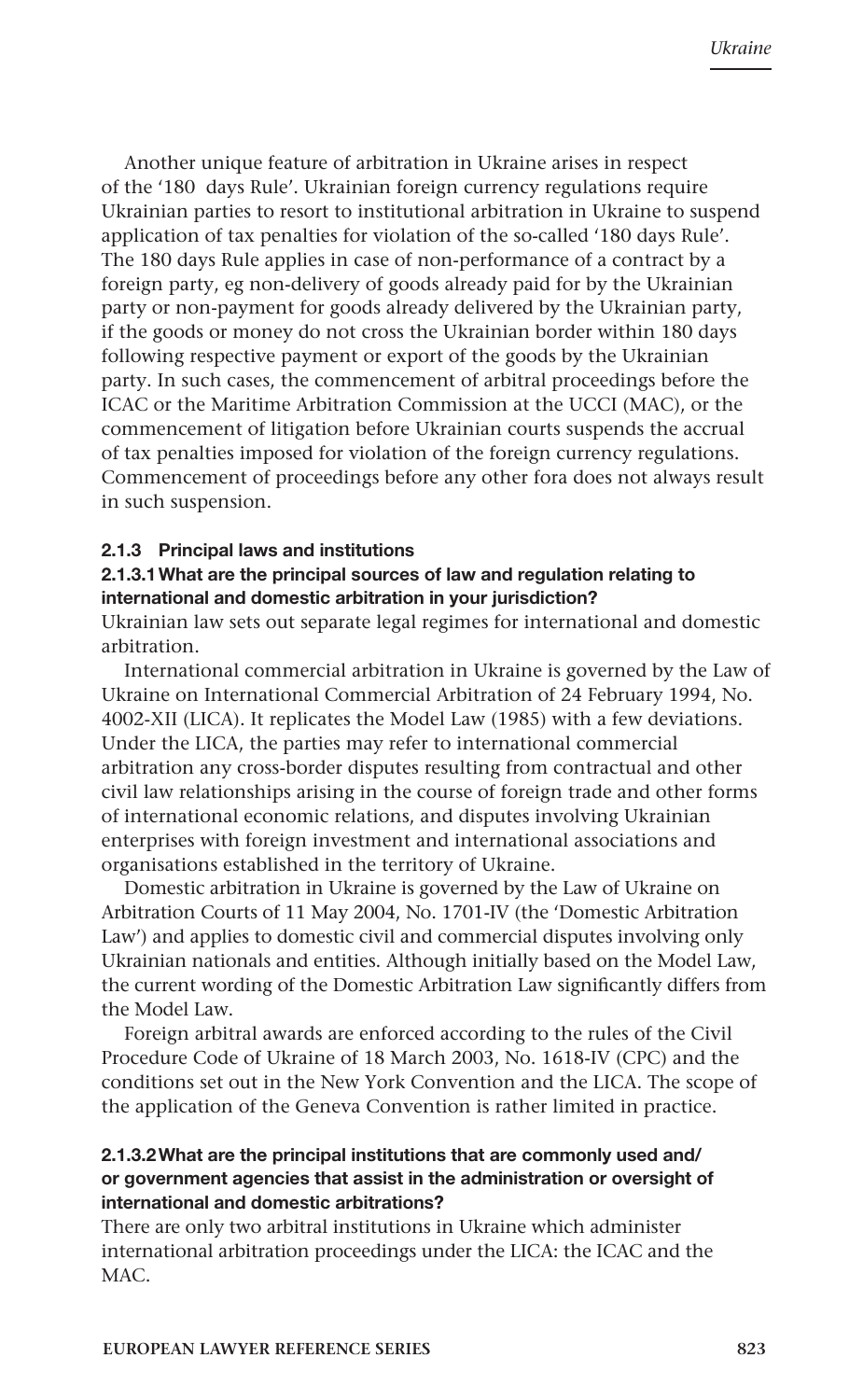The number of domestic arbitral institutions exceeds 300. The institutions with the highest caseloads are based in Kiev.

The LICA grants powers to perform the functions of appointment to the President of the UCCI (Articles 6(1), 11(3), 11(4) of the LICA).

In *ad hoc* arbitrations seated in Ukraine, the UCCI provides some assistance to arbitral proceedings in accordance with the Geneva Convention, when applicable.

Subject to the agreement of the parties, the ICAC may act as appointing authority and provide other assistance to *ad hoc* arbitrations under the UNCITRAL Arbitration Rules.

#### 2.1.3.3Which courts or other bodies have judicial oversight or supervision of the arbitral process?

The President of the UCCI decides on challenges to arbitrators and has the power to terminate their mandates (Articles 6(1), 13(3) and 14 of the LICA). See section 3.1.5.

Ukraine courts located at the seat of arbitration decide finally on the jurisdiction of arbitral tribunals when an arbitral tribunal has ruled on its own jurisdiction as a preliminary question (Article 16(3) of the LICA), and can set aside final arbitral awards rendered in Ukraine (Article 34(2) of the LICA).

The courts located at the debtor's place of residence or location, or that of its assets, are competent to consider motions for the recognition and enforcement of foreign arbitral awards, as well as for the enforcement of arbitral awards rendered in international arbitrations seated in Ukraine.

# 3. ARBITRATING IN YOUR JURISDICTION – KEY FEATURES

# 3.1 The appointment of an arbitral tribunal

3.1.1 Are there any restrictions on the parties' freedom to choose arbitrators? The LICA does not impose any specific restrictions on the parties' freedom to choose arbitrators. Under Articles 11(1) and 11(5) of the LICA, the parties may agree on the qualifications required of arbitrators and their nationality. Under Article 10 of the LICA, the parties are also free to determine the number of arbitrators, failing which the number of arbitrators shall be three.

There is no requirement under the LICA that an arbitrator should be a member of the local Bar.

Although the ICAC Rules do not expressly prohibit appointment by the parties of arbitrators who are not included on a UCCI-approved 'recommended list of arbitrators', in practice this list is treated as closed (ie the ICAC invites the parties to appoint arbitrators from such list and in practice would not confirm the appointment by the parties of arbitrators who are not included on such list).

At the same time, the Domestic Arbitration Law contains detailed regulations regarding the choice of arbitrators. Pursuant to Article 18 of the Domestic Arbitration Law, the following persons may not act as arbitrators in domestic arbitration proceedings:

• minors and persons under guardianship;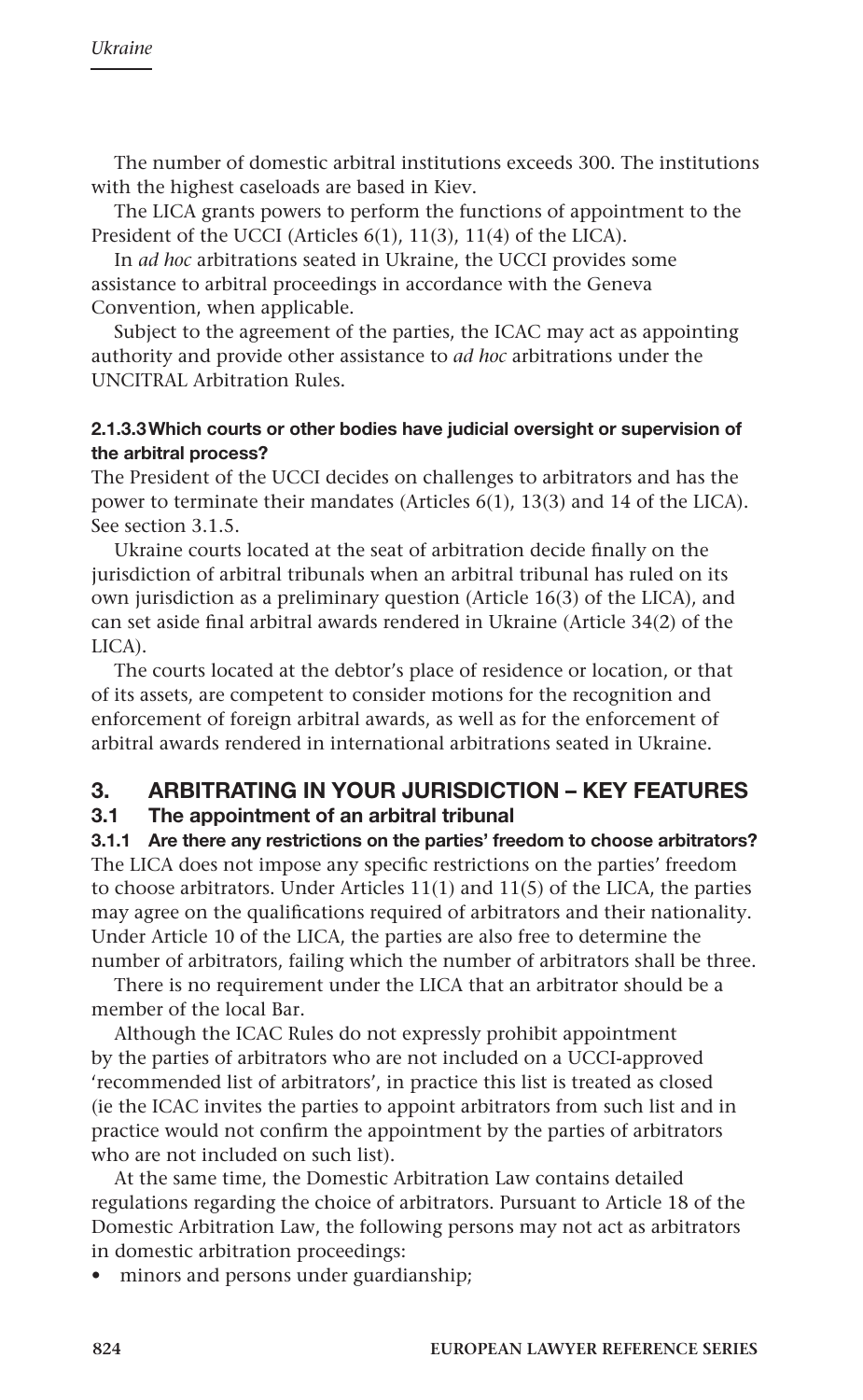- persons that do not meet the qualification requirements agreed by the parties or set forth in the rules of a domestic arbitration institution;
- persons with criminal records;
- • persons that were declared legally incapable by a court; and
- • acting judges of the general courts and judges of the Constitutional Court of Ukraine.

Furthermore, the Domestic Arbitration Law provides that in the event that a sole arbitrator of the permanent arbitration court hears a case, he or she must have a law degree. In the event that a case is heard by several arbitrators, the requirement to have a law degree extends only to the presiding arbitrator.

Pursuant to Article 16 of the Domestic Arbitration Law, the parties are free to determine the number of arbitrators, provided that such number is odd. Failing such determination, the number of arbitrators shall be three.

#### 3.1.2 Are there specific provisions of law regulating the appointment of arbitrators?

According to Article 11(2) of the LICA, the parties are free to agree on the procedure for appointing the arbitrator or arbitrators, subject to compliance with the provisions of the LICA described below.

Pursuant to Article 11(4) of the LICA, where, under the procedure for appointment agreed upon by the parties, a party fails to act as required under such procedure, or the parties, or two arbitrators, are unable to reach an agreement expected of them under such procedure, or a third party, including an institution, fails to perform any function entrusted to it under such procedure, any party may request the President of the UCCI to make the appointment, unless the agreement on the appointment procedure provides another means for securing the appointment. The other party cannot raise any objections to such a request.

In addition, a decision by the President of the UCCI regarding the appointment of an arbitrator is not subject to appeal. When appointing an arbitrator, the President of the UCCI shall consider the qualifications required of the arbitrator by the agreement and the arbitrator's independence and impartiality. In the case of a sole or third arbitrator, the President of the UCCI shall consider the advisability of appointing an arbitrator of a nationality other than those of the parties.

#### 3.1.3 Are there alternative procedures for appointing an arbitral tribunal in the absence of agreement by the parties?

In the absence of agreement by the parties, the respective provisions of the LICA will apply.

In particular, under Article 11(3) of the LICA in an arbitration with three arbitrators, each party shall appoint one arbitrator, and the two arbitrators thus appointed shall appoint the third arbitrator; if a party fails to appoint the arbitrator within thirty days of receipt of a request to do so from the other party, or if the two arbitrators fail to agree on the third arbitrator within thirty days of their appointment, the appointment shall be made, upon request of a party, by the President of the UCCI.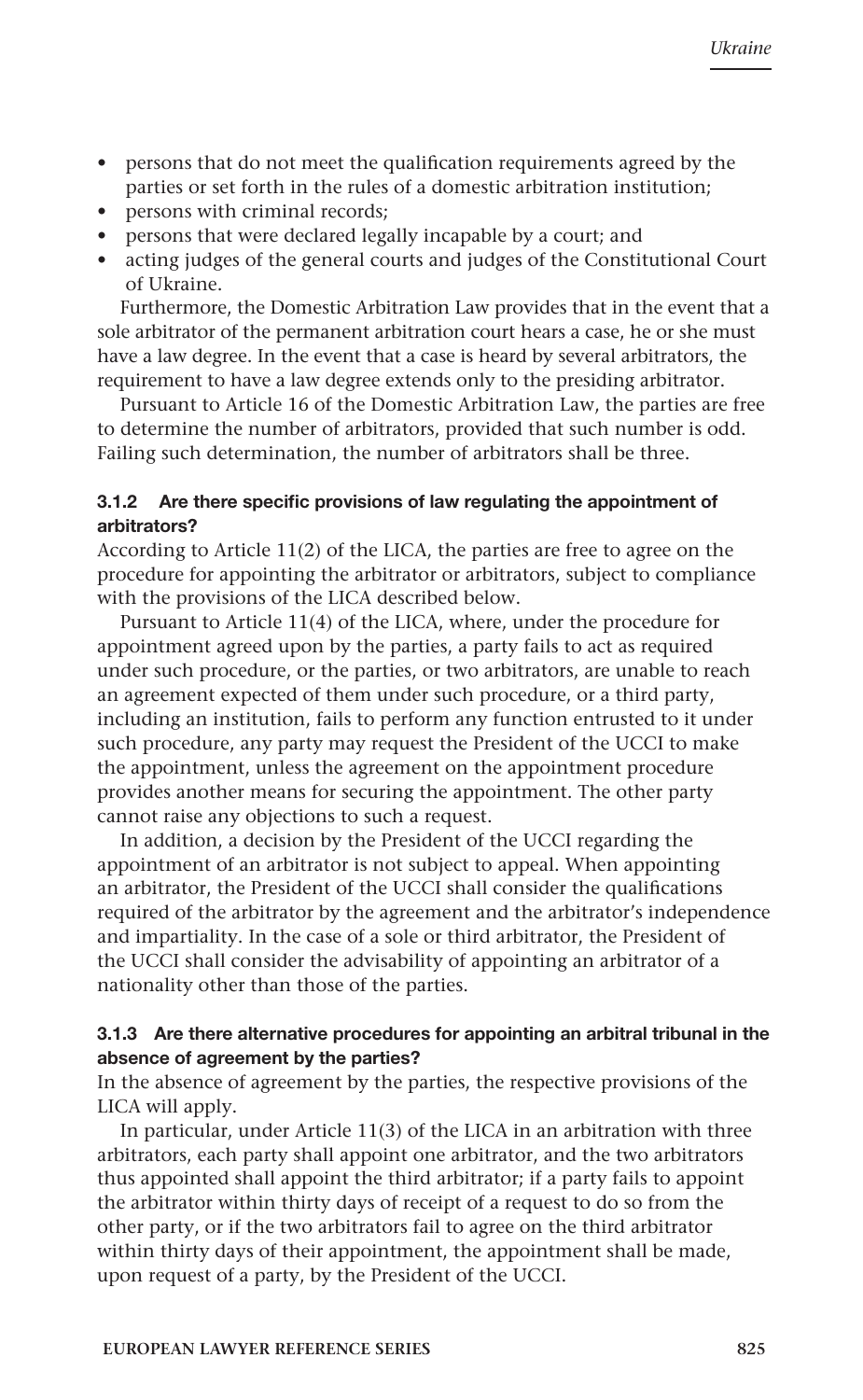In an arbitration with a sole arbitrator, if the parties are unable to agree on the arbitrator, he or she shall be appointed, upon request of a party, by the President of the UCCI.

#### 3.1.4 Are there requirements (including disclosure) for 'impartiality' and/or 'independence', and do such requirements differ as between domestic and international arbitrations?

According to Article 12(1) of the LICA, persons approached in connection with their possible appointment as arbitrators must disclose any circumstances likely to give rise to justifiable doubts as to their impartiality or independence. Such obligation continues throughout the arbitral proceedings. There is no established practice as to what circumstances would be considered as giving rise to justifiable doubts as to the impartiality or independence of arbitrators.

Similar requirements in domestic arbitration are more specific. In particular, pursuant to Article 19 of the Domestic Arbitration Law, arbitrators may not take part in arbitration proceedings and, after appointment can be subject to challenge or required to resign if, *inter alia*, (i) they are interested either directly or indirectly in the outcome of the arbitration proceedings; (ii) they are relatives of one of the parties or other persons participating in the arbitration proceedings, or have any other special relations with them; and (iii) they are resolving disputes which are either directly or indirectly related to the performance by such arbitrators of their public duties.

#### 3.1.5 Are there provisions of law governing the challenge or removal of arbitrators?

Pursuant to Article 13(1) of the LICA, in the first instance the parties may agree on a procedure for challenging an arbitrator. At the same time, under Article 13(3) of the LICA, if any such challenge under the procedure agreed by the parties is not successful, within 30 days of receiving notice of the decision rejecting the challenge, the challenging party may request that the President of the UCCI decide on the challenge, from which there shall be no appeal.

In the event that the parties fail to reach agreement on a procedure for challenging an arbitrator, pursuant to Article 13(2) of the LICA, a party which intends to challenge an arbitrator must, within 15 days of becoming aware of the constitution of the arbitral tribunal or of becoming aware of any circumstance that gives rise to justifiable doubts as to the arbitrator's impartiality or independence, send a written statement of the reasons for the challenge to the arbitral tribunal. Unless the challenged arbitrator withdraws from office or the other party agrees to the challenge, the arbitral tribunal shall decide on the challenge. The challenged arbitrator can provide comments with respect to the challenge. Failing that, the challenging party may resort to the procedure available under Article 13(3) of the LICA.

#### 3.1.6 What role do national courts have in any such challenges?

Ukrainian courts do not play any role in the challenge or removal of arbitrators.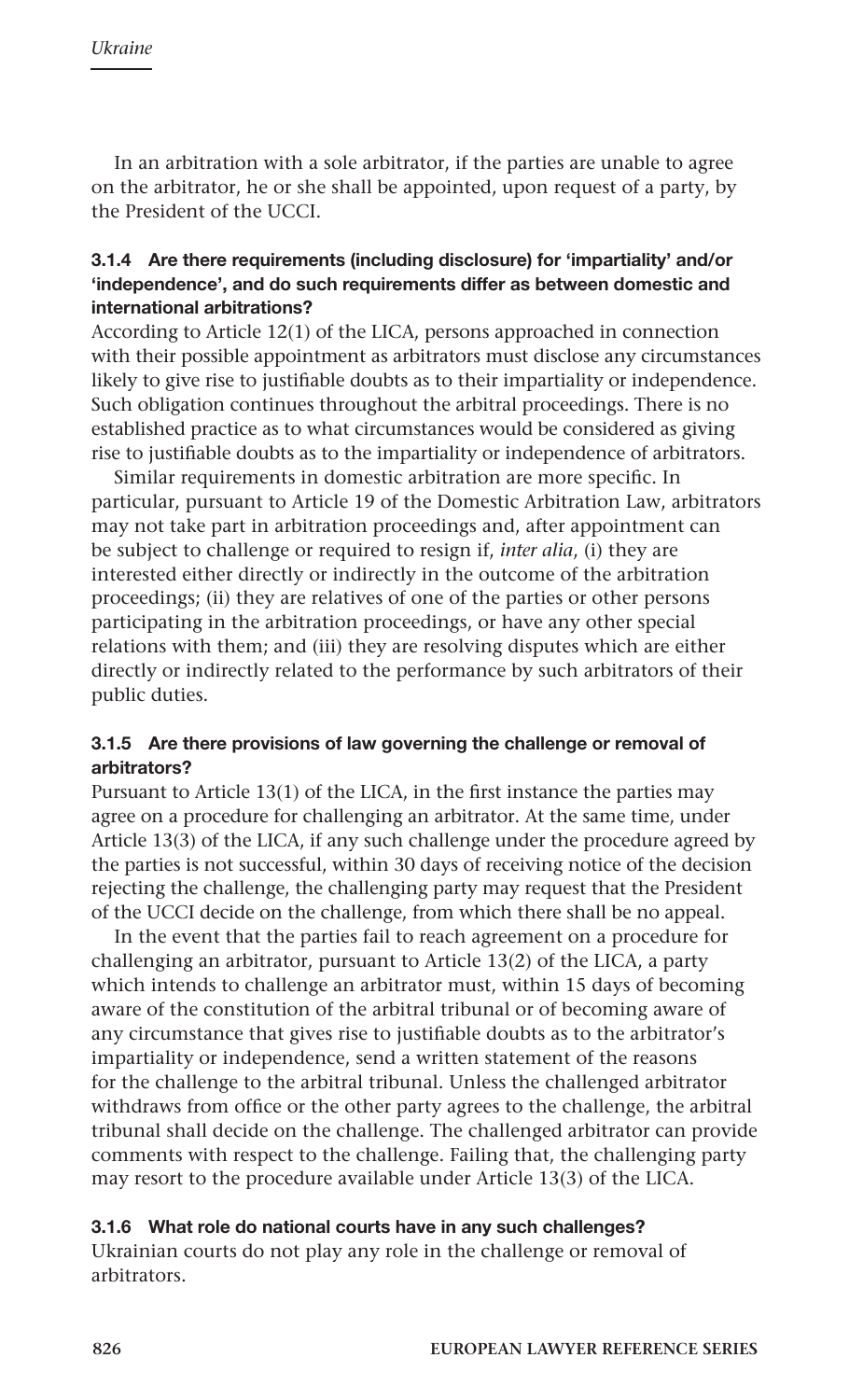#### 3.1.7 What principles of law apply to determine the liability of arbitrators for acts related to their decision-making function?

The LICA does not govern the issue of the liability and/or immunity from liability of arbitrators for acts related to their decision-making function. No other provisions of Ukrainian law provide for the possibility of making arbitrators liable for acts related to their decision-making functions.

Conversely, the Domestic Arbitration Law provides in Article 22 that arbitrators shall be liable, as provided for in the applicable arbitration rules of a permanent arbitration institution or in a contract with a party in *ad hoc* arbitration, for a failure to fulfil their duties without good cause.

#### 3.2 Confidentiality of arbitration proceedings

#### 3.2.1 Is arbitration seated in your jurisdiction confidential? What are the relevant legal or institutional rules which apply?

The LICA does not specifically contain any rules on the confidentiality of arbitration proceedings seated in Ukraine. On the other hand, Article 12 of the ICAC Rules provides that the President and Vice Presidents of the ICAC, arbitrators and the ICAC Secretariat shall refrain from disclosing information about disputes settled by the ICAC. There are no other provisions of Ukrainian law which might result in the arbitration being confidential.

Pursuant to Article 32 of the Domestic Arbitration Law, the arbitral tribunals and arbitrators shall not disclose information of which they become aware in the course of arbitration proceedings without agreement of the parties or their successors. Separately, Article 29 of the Domestic Arbitration Law contains a controversial provision that hearings in domestic arbitration proceedings shall be open to the public, unless any of the parties object.

#### 3.2.2 To what matters does any duty of confidentiality extend (eg does it cover the existence of the arbitration, pleadings, documents produced, the hearing and/or the award)?

The respective provisions of the ICAC Rules and the Domestic Arbitration Law do not set out any specific matters to which the duty of confidentiality extends.

#### 3.2.3 Can documents or evidence disclosed in arbitration be used in other proceedings or contexts?

There are no restrictions under Ukrainian law on the use of documents or evidence disclosed in arbitration in other court proceedings or contexts.

#### 3.2.4 When is confidentiality not available or lost?

Generally, the parties may reach an agreement that particular arbitration proceedings shall not be confidential. However, even confidential materials and information, including if the parties reached an agreement providing for the confidentiality of the arbitration, are subject to disclosure upon the request of the competent Ukrainian state authorities (eg for the purposes of a criminal investigation). In addition, the confidential materials would also lose their confidentiality upon an application to the court in respect of the arbitration.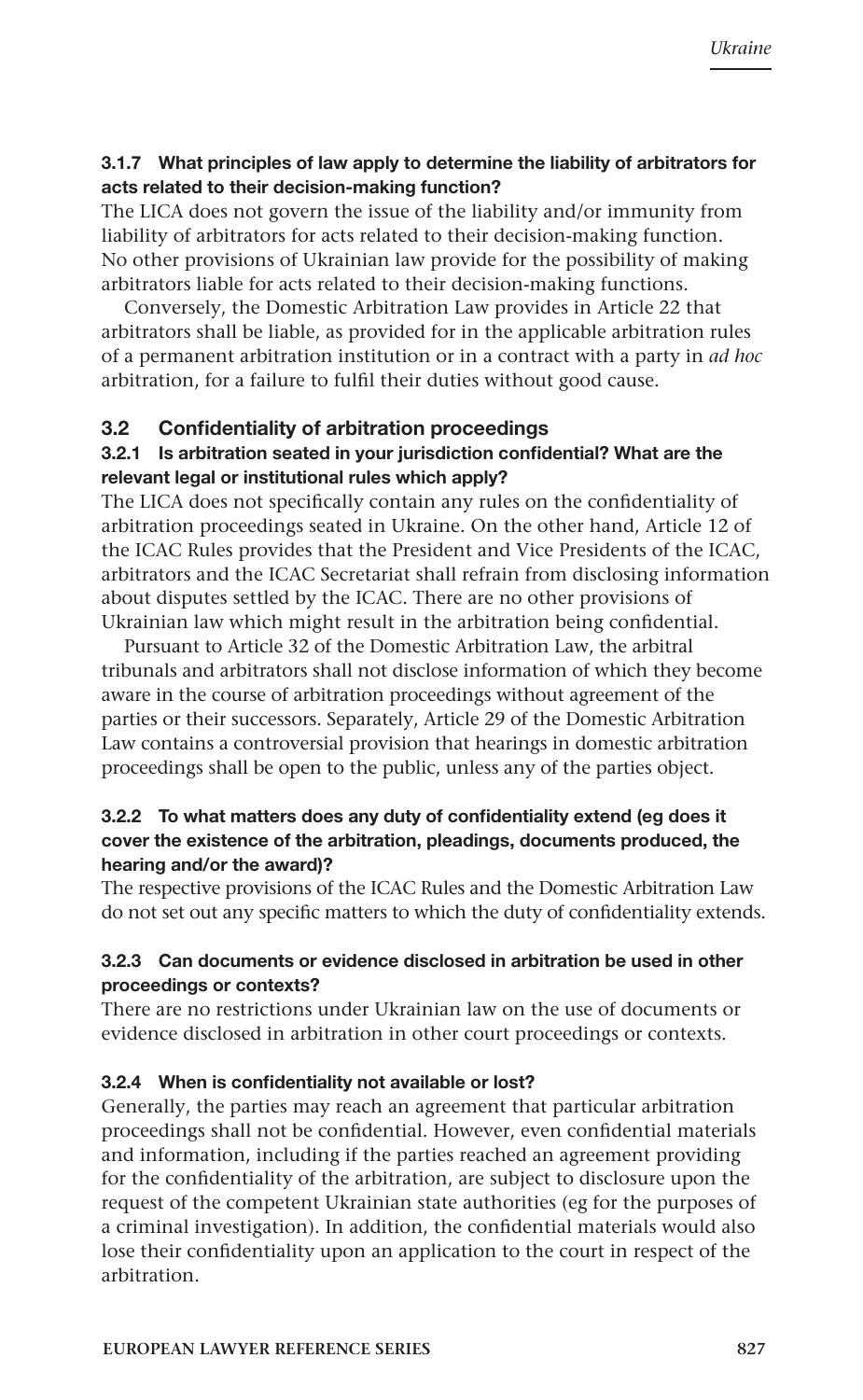# 3.3 Role of (and interference by) the national courts and/or other authorities

#### 3.3.1 Will national courts stay or dismiss court actions in favour of arbitration?

Pursuant to Article II(3) of the New York Convention and Article 8(1) of the LICA, a Ukrainian court shall refer the parties to arbitration and terminate the court proceedings in a matter which is the subject of an arbitration agreement provided that (i) one of the parties requests the same prior to submitting its first statement on the substance of the dispute; and (ii) a court does not find that the respective arbitration agreement is void, inoperative or incapable of being performed.

Ukrainian courts take a rather formal approach in determining the validity of arbitration agreements. In this respect, an arbitration agreement could be deemed invalid or incapable of being performed even if there is a single mistake in the name of the arbitration institution. Furthermore, Ukrainian courts have recently set aside several ICAC awards (where the arbitral tribunals gave effect to pathological arbitration agreements and accepted jurisdiction of ICAC over the matter) on the basis that the respective arbitration agreements did not expressly give power to the arbitral tribunals to 'interpret' such arbitration agreements.

Ukrainian courts will decide on any jurisdictional issues, including the existence of an arbitration agreement, themselves and will not defer this matter to the arbitral tribunal. If a party does not request the court to terminate the court proceedings and refer parties to arbitration prior to submitting its first statement on the substance of the dispute, such party will be deemed to have waived the arbitration agreement.

#### 3.3.2 Are there any grounds on which the national courts will order a stay of arbitral proceedings?

Ukrainian law does not provide for the power of Ukrainian courts to order a stay of arbitration proceedings. However, in the past some Ukrainian courts have granted injunctions in support of Ukrainian court proceedings, in which the validity of an arbitration agreement was in question, prohibiting the parties from taking part in the ongoing arbitration proceedings outside Ukraine.

#### 3.3.3 What is the approach of national courts to parties who commence court proceedings in your jurisdiction or elsewhere in breach of an agreement to arbitrate?

In the event that court proceedings are commenced in Ukraine in breach of an arbitration agreement, a Ukrainian court will apply the test provided under Article II(3) of the New York Convention and Article 8(1) of the LICA to determine whether to terminate such proceedings and refer the parties to arbitration as provided in section 3.3.1 above. Ukrainian law does not provide for any additional relief for breach of an agreement to arbitrate.

In the event that court proceedings in breach of an arbitration agreement are commenced outside Ukraine, Ukrainian courts would most likely have no jurisdiction over such case and/or available relief, including anti-suit injunctions. However, there have been several cases where Ukrainian courts, in proceedings relating to the validity of an arbitration agreement, have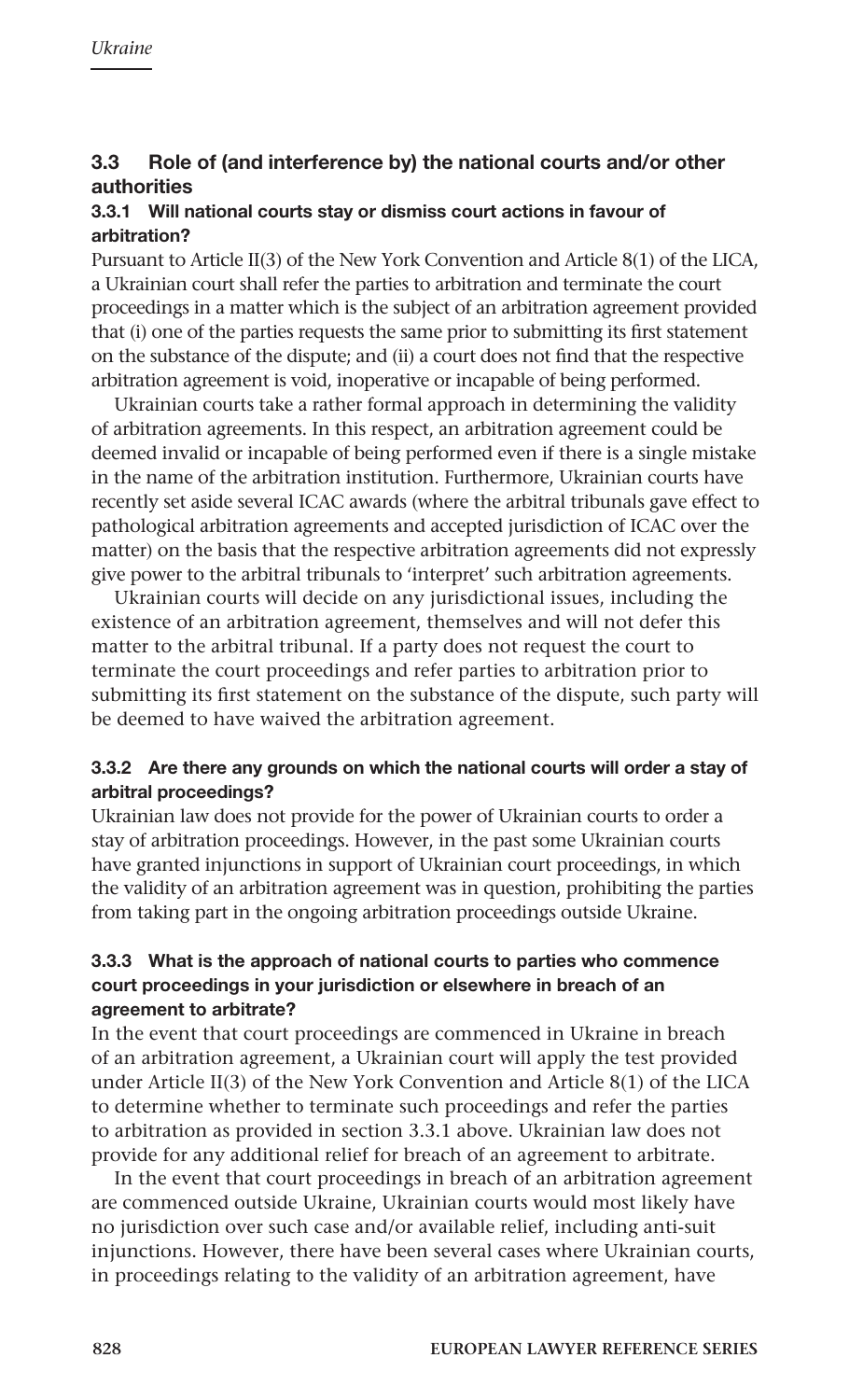granted injunctions prohibiting parties from taking part in arbitration proceedings outside Ukraine which were commenced pursuant to such disputed arbitration agreement (*Telenor Mobile Communications AS v Storm LLC*, 2007).

#### 3.3.4 Is there a presumption of arbitrability or policy in support of arbitration? Have national courts shown a willingness to interfere with arbitration proceedings on any other basis?

There is no presumption of arbitrability or express policy in support of arbitration in Ukraine. Ukrainian courts tend to resolve arbitration-related matters according to the circumstances of each particular case.

Ukrainian courts do not have the power to interfere with arbitration proceedings other than in cases provided for under the LICA. See section 2.1.3.3 above.

At the same time, there have been several instances where Ukrainian courts permitted proceedings to continue despite the existence of a valid arbitration agreement where the parties to such court proceedings were different to the original parties to the arbitration agreement (eg lawsuits initiated by shareholders or lawsuits involving the interests of third parties not covered by the arbitration agreement). In those cases, the existence of such court proceedings was relied on by one of the parties to both arbitration and court proceedings, with varying degrees of success, to suspend or delay the ongoing arbitral proceedings.

In addition, in several cases Ukrainian courts frustrated the recognition and enforcement of foreign arbitral awards where one of the parties to such arbitration proceedings managed to obtain, prior to recognition and enforcement proceedings, a judgment of the Ukrainian court declaring the arbitration agreement invalid (with or without knowledge of the other party), with such court judgment having res judicata effect.

In addition, complications may arise due to the uncertainty as to the arbitrability of certain types of disputes under Ukrainian law, especially corporate disputes (eg disputes relating to corporate governance in Ukrainian companies). In such a case, Ukrainian courts may proceed to adjudicate on the dispute which they consider to be non-arbitrable despite the existence of an arbitration agreement and ongoing arbitration proceedings on the same matter. The list of non-arbitrable matters under Ukrainian law is provided in section 3.6.4 below.

#### 3.3.5 Are there any other legal requirements for arbitral proceedings to be recognisable and enforceable?

Yes. Such formal requirements include the receipt of the documents by the parties, including summons for hearings and valid powers of attorney granted to parties' representatives, as well as adherence by an arbitral tribunal to the time limits agreed by the parties and/or established by applicable arbitration rules.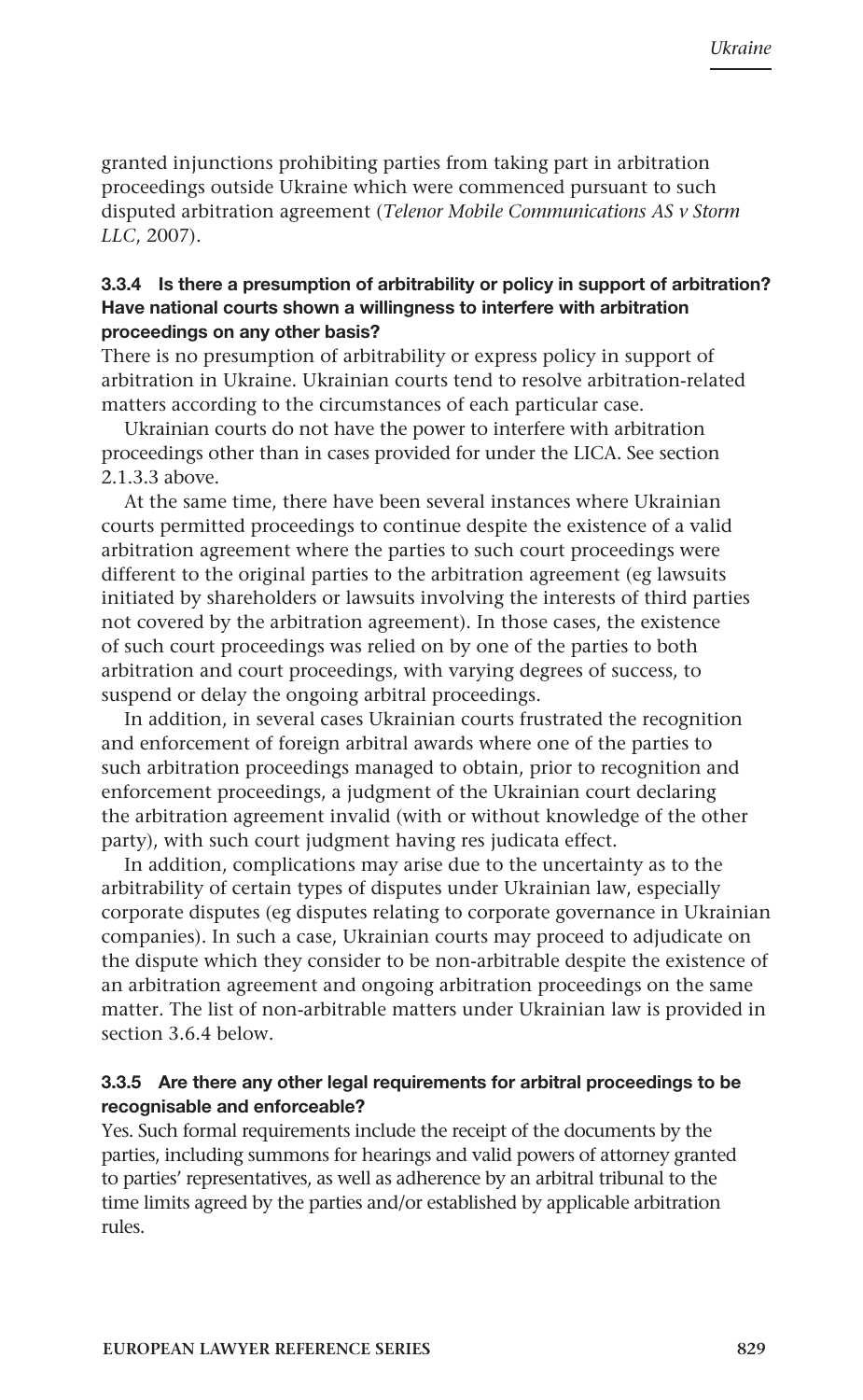# 3.4 Procedural flexibility and control

# 3.4.1 Are specific procedures mandated in particular cases, or in general, which govern the procedure of arbitrations or the conduct of an arbitration hearing? To what extent can the parties determine the applicable procedures? Subject to the provisions of the LICA, the parties are free to agree on

the procedure to be followed by the arbitral tribunal in conducting the proceedings. Both the LICA and the ICAC Rules provide for certain default procedures, in the absence of agreement, for example regarding the nonsubmission of the statement of defence or other documents. The level of party autonomy provided for by the LICA is relatively high.

#### 3.4.2 Are there any requirements governing the place or seat of arbitration, or any requirement for arbitral hearings to be held at the seat?

According to the LICA, the parties are free to agree on the place of arbitration. Failing such agreement, the place of arbitration shall be determined by the arbitral tribunal having regard to the circumstances of the case, including the convenience of the parties. For arbitrations under the ICAC Rules it is directly stated in the Rules that the place of arbitration shall be Kiev. However, the parties may agree to hold hearings outside Kiev at any place the arbitral tribunal considers appropriate for consultation among its members, for hearing witnesses, experts or the parties, or for the inspection of goods, other property or documents.

Pursuant to the Domestic Arbitration Law, the place of arbitration shall be: (i) where the respective arbitration institution is located in an institutional arbitration; and (ii) the place agreed by the parties in an *ad hoc* arbitration. The Domestic Arbitration Law does not provide for any default place of arbitration in the absence of agreement of the parties in an *ad hoc* arbitration.

#### 3.4.3 What procedural powers and obligations does national law give or impose on an arbitral tribunal?

The main obligation of the arbitral tribunal is to treat the parties equally and to ensure that each party is given a full opportunity to present its case. The arbitrators must follow the parties' agreement and the applicable procedural rules. The powers conferred upon the arbitral tribunal include the power to determine the admissibility, relevance, materiality and weight of any evidence.

# 3.4.4 Evidence

# 3.4.4.1What is the general approach to the gathering and tendering of written evidence at the pleading stage and at the hearing stage?

Ukraine is a civil law jurisdiction. The parties must therefore prove the facts they rely upon to support their claims or defence. The arbitrators may require the parties to produce further evidence. Also, the arbitrators may, at their discretion or at the request of either of the parties, order inspection by an expert and also call and hear witnesses. In the latter case, the party requesting witnesses to be called will be responsible for the appearance of those witnesses before the tribunal. The IBA Rules on Evidence are usually not used. Under general practice, evidence is submitted together with written memorials, however additional written evidence could be submitted even at the hearing. Since neither the LICA nor the ICAC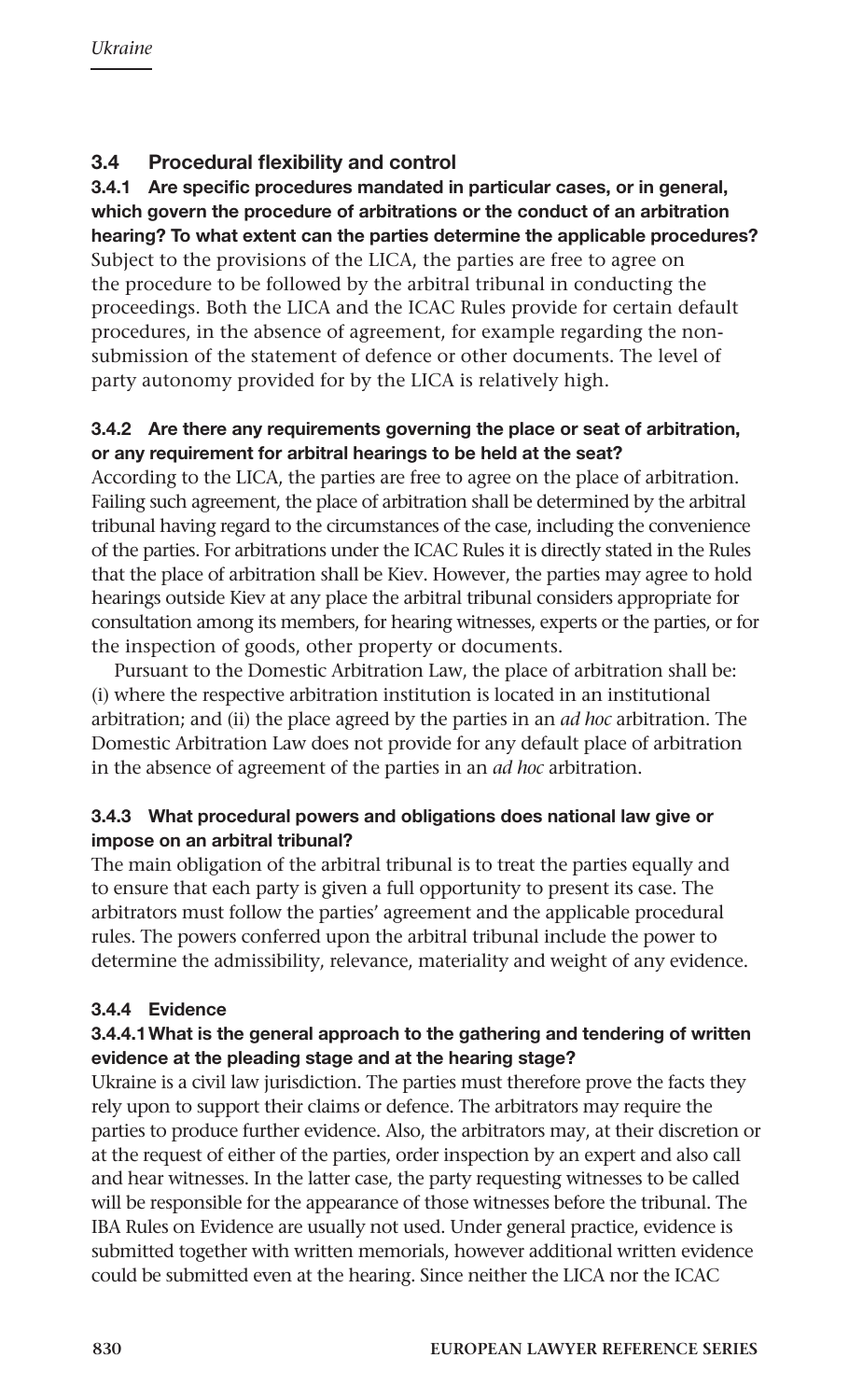Rules contain special provisions regarding production of documents upon request of the other party, factual witness statements or party-appointed experts, there is no established practice with regard to these types of evidence.

#### 3.4.4.2Can parties agree the rules on disclosure? How does the disclosure in arbitration typically differ to that in litigation?

The LICA does not provide for disclosure or discovery as part of the evidentiary procedure. However, there is no prohibition on the parties requesting disclosure of documents. Such request will be decided according to the applicable arbitration rules and the parties' agreement, if any. For arbitrations under the ICAC Rules, this is less of a possibility and the arbitrators will most likely deny requests for disclosure. Both disclosure and discovery are not, in principle, common in litigation and arbitration in Ukraine.

#### 3.4.4.3What are the rules on oral (factual or expert witness) evidence? Is cross-examination used?

During the oral hearings, Ukrainian parties, as a rule, are represented by in-house lawyers or legal representatives (an advocate, CEO of the company, etc) acting on the basis of powers of attorney. Witness testimony is not widely used. Neither the LICA nor the ICAC Rules contain instructions or specific rules regarding the examination of witnesses. For Ukrainian lawyers witness testimony does not constitute an essential part of the evidentiary procedure in commercial disputes, as documentary evidence is of primary importance in disputes between legal entities in Ukrainian proceedings. In the event that witness statements are submitted and witnesses summoned, the arbitrators, unless otherwise agreed by the parties, may determine the way in which witnesses are to be examined. Under the ICAC Rules, crossexamination of witnesses in arbitration proceedings is impractical; within the hearings arbitrators prefer to question witnesses, if any, directly.

Unless otherwise agreed by the parties, the arbitral tribunal may appoint one or more experts to report to it on specific issues to be determined by the arbitral tribunal or may require a party to give to the expert any relevant information or produce, or provide access to, any relevant documents, goods or other property for inspection by the expert.

Unless otherwise agreed by the parties, if a party so requests, or if the arbitrators consider it necessary, the expert shall, after delivery of a written or oral report, participate in a hearing where the parties have the opportunity to put questions to him or her and present other expert witnesses.

#### 3.4.4.4If there is no express agreement, what powers of compulsion are there for arbitrators to require attendance of witnesses (factual or expert) or production of documents, either prior to or at the substantive hearing? To what extent are national courts willing or able to assist? Are there differences between domestic and international arbitrations or as between orders sought against parties and non-parties?

The arbitrators may require the parties to produce further documents before or at the substantive hearing. The arbitral tribunal has the power to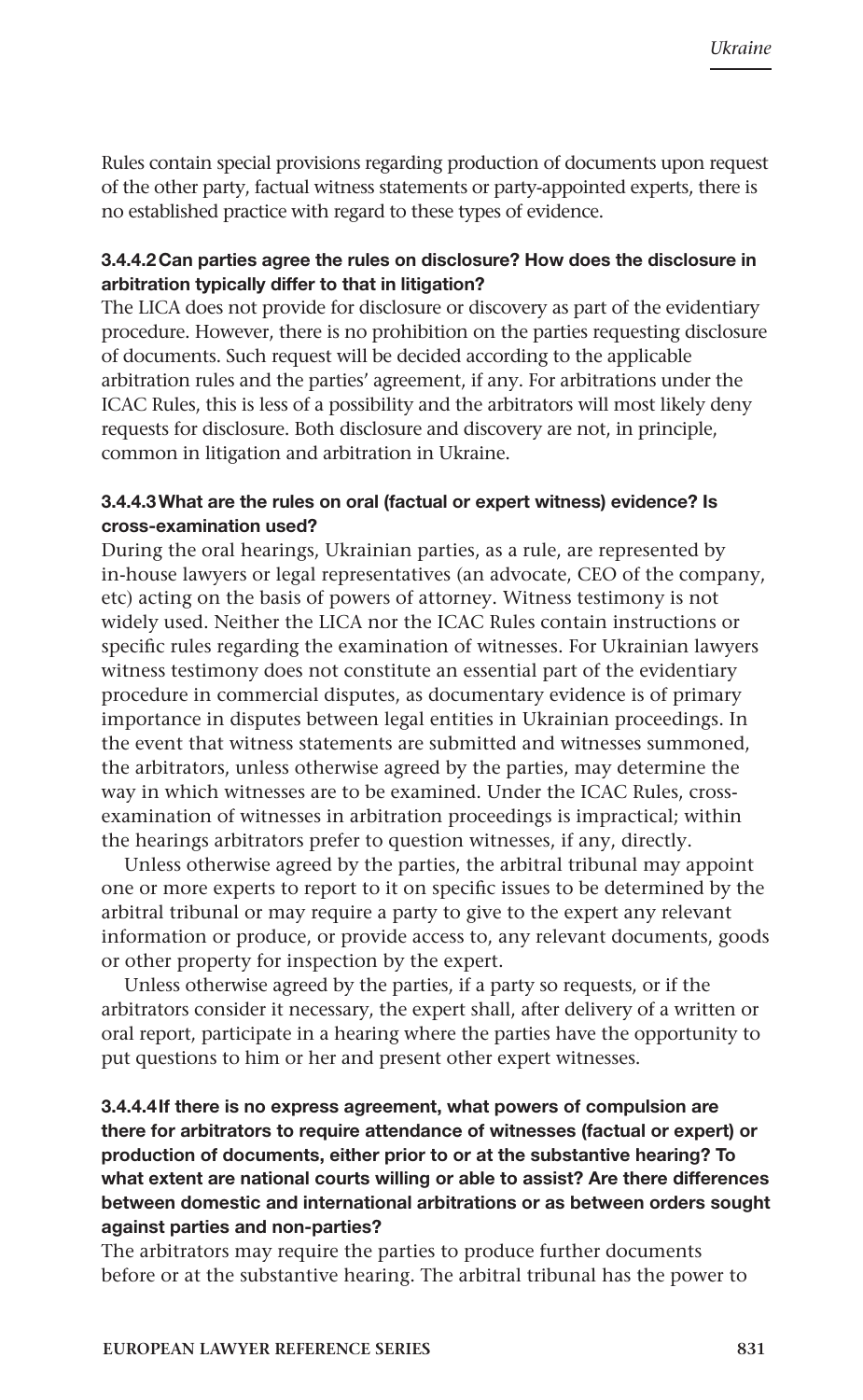adjourn the hearing in case it is necessary to require any party to produce new evidence. National courts are not empowered to assist the arbitrators in evidence gathering, as there are no specific procedural rules providing for such assistance. Neither tribunals nor courts have any powers to compel the attendance of a factual witness or expert at the substantive hearing. Therefore, the parties must do their best to produce the evidence.

#### 3.4.4.5 Do special provisions exist for arbitrators appointed pursuant to international treaties (ie bilateral or multilateral investment treaties)? No.

## 3.4.5 Are there particular qualification requirements for representatives appearing on behalf of the parties in your jurisdiction?

There are no specific requirements for a foreign lawyer to appear as a party representative in an international arbitration in Ukraine, except for the need for a duly issued power of attorney.

# 3.5 The award

#### 3.5.1 Are there provisions governing an arbitral tribunal's ability to determine the controversy in the absence of a party who, on appropriate notice, fails to appear at the arbitral proceedings?

If any party that has been properly notified of the time and place of the hearing fails to appear at the hearing or produce documentary evidence, the arbitral tribunal may continue the proceedings and make the award based on the evidence submitted to it.

There are no specific provisions addressing what happens in the event that a party seeks a last minute adjournment of the hearing. As a rule, such request will be granted unless it is a repeated and/or unreasonable one.

#### 3.5.2 Are there limits on arbitrators' powers to fashion appropriate remedies, eg punitive or exemplary damages, specific performance, rectification, injunctions, interest and costs?

Formally, there are no specific limits. The remedies available will be determined according to the applicable substantive law. However, if the applicable law was Ukrainian law, not all of the remedies described above could be granted, for instance, arbitrators cannot award punitive or exemplary damages under Ukrainian law. If the latter remedies were granted according to the applicable law, other than Ukrainian, the risk exists that in any enforcement proceedings the Ukrainian state court would refuse to enforce the award on the basis that such damages are contrary to Ukrainian legal doctrine, and, thus, to the fundamental principles of legal order.

Interest on the principal debt is usually awarded. At the same time, interest as a rule can only be awarded in the form of a lump sum as part of the monetary claim covered by the arbitration fee. The awarding of compound interest is neither clearly permitted nor prohibited. There are also no provisions as to charging interest on unpaid interest. Specific performance or rectification can be granted.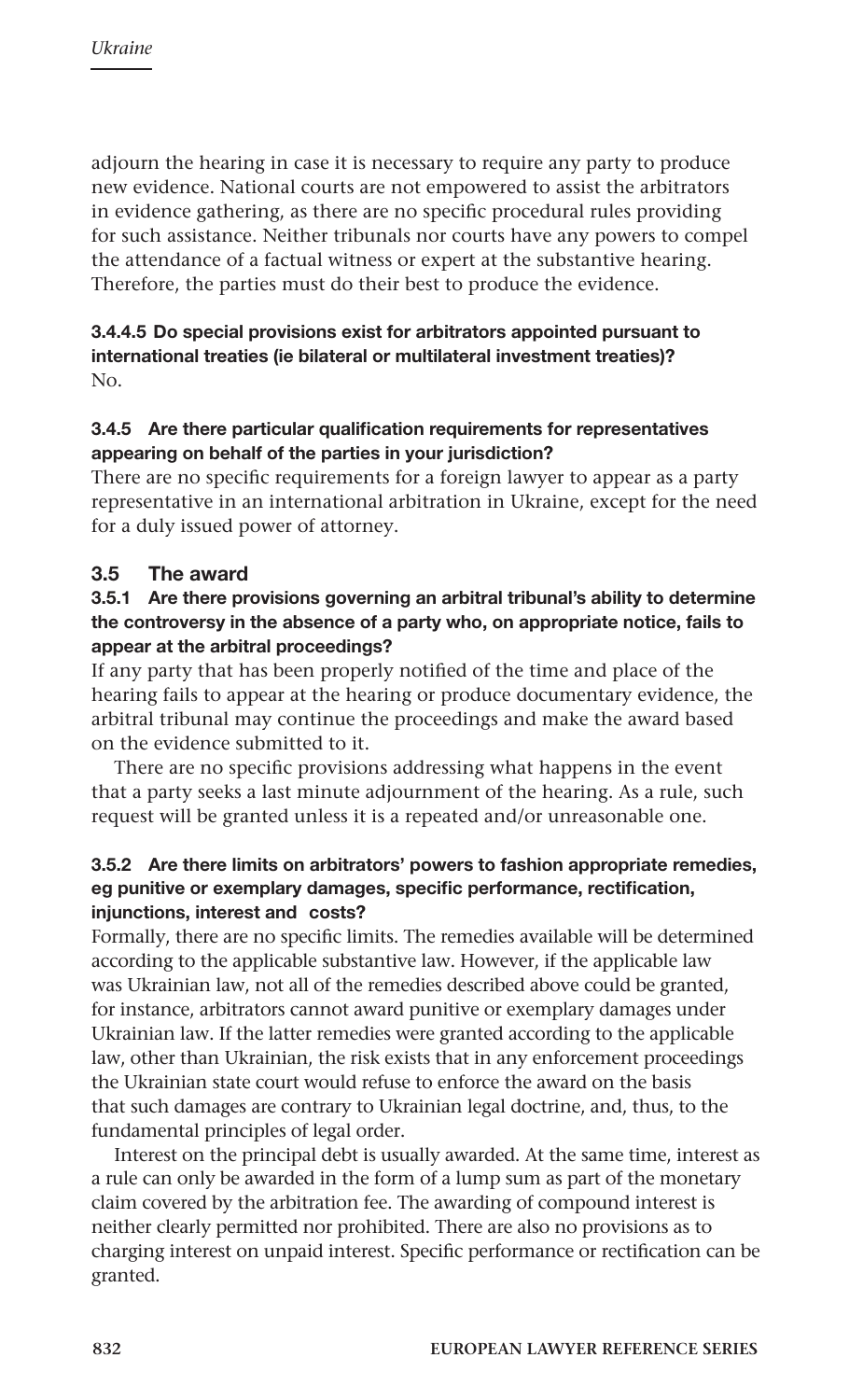#### 3.5.3 Must an award take any particular form or are there any other legal requirements, eg in writing, signed, dated, place stipulated, the need for reasons, method of delivery, etc?

The award must be in writing and signed by the arbitrators. It must state the reasons, the decision and the amount of the arbitration fee and costs and their apportioning. It must contain the date, the place of arbitration, the names of the parties and the names of the arbitrators. According to the ICAC Rules, the award must also contain a reference to the subject matter and a brief description of the facts of the case.

Arbitral awards, orders or rulings of the arbitral tribunal must be sent to the parties by registered mail or by courier, or may be handed over personally to a party representative against receipt.

#### 3.5.4 Can an arbitral tribunal order the unsuccessful party to pay some or all of the costs of the dispute? Is an arbitral tribunal bound by any prior agreement by the parties as to costs?

The LICA does not regulate the issue of allocation of costs. For ICAC arbitrations the allocation of the arbitration fee is established by the schedule of arbitration fees and costs. In practice, at times the arbitral tribunals adopt different approaches to the allocation of arbitration costs.

In general, the arbitration fee shall be borne by the unsuccessful party, subject to any other rules, including agreement of the parties. The tribunal will be bound by any prior agreement of the parties as to costs. Where the claim is awarded partially, the arbitration fee shall be borne by the parties in relevant proportion per the partial award. Parties are free to agree that the arbitration fee be allocated in a manner different to that provided in the schedule.

#### 3.5.5 What matters are included in the costs of the arbitration?

In accordance with the ICAC Rules and general practice, costs of the arbitration will consist of the costs relating to the arbitral proceedings (ie special expenses of the arbitral tribunal incurred in connection with the examination of a case, expenses of conducting expert examinations and preparing translations, sums to be paid to interpreters, expert fees, including travelling allowances connected with the case examination, etc) and expenses of the parties (ie expenses incurred relating directly to the arbitration, travel allowances, lawyers' fees, etc). As a rule, lawyers' costs are understood exclusively to be the costs of external counsel, while the costs of management and in-house lawyers(except direct travelling expenses of the party representatives) are not recoverable. Notably, the Ukrainian parties usually do not ask for compensation even for said travelling expenses.

#### 3.5.6 Are there any practical or legal limitations on the recovery of costs in arbitration?

The arbitrators' decision on the recovery of the parties' expenses should be based on an evaluation of the grounds and the reasonableness of such expenses. However, ICAC practice in this respect is controversial, namely in the sense that the arbitrators' discretion allows the tribunal to take into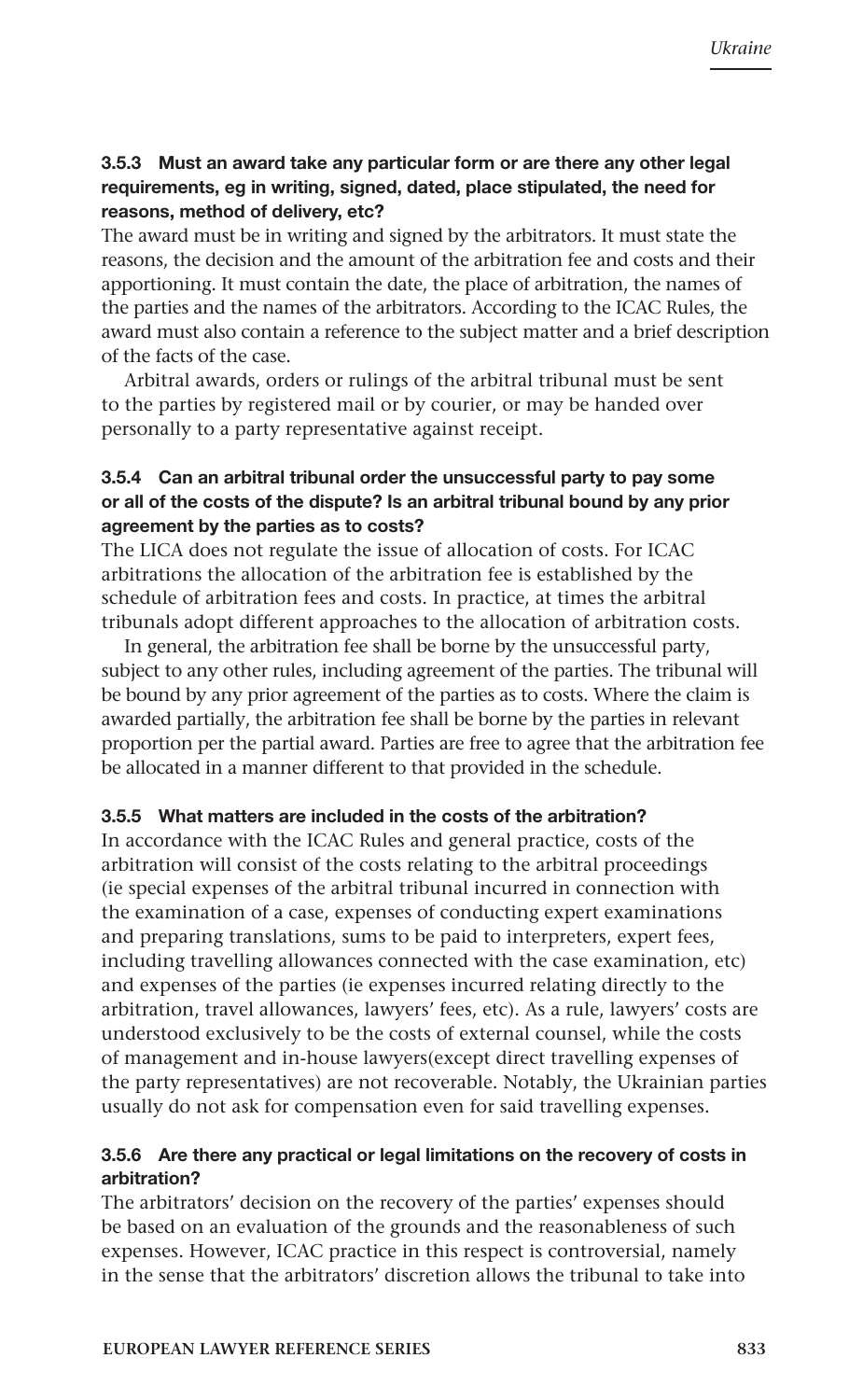account both particular considerations based on peculiarities of the case and the availability of the evidence to prove the costs, and involves the use of different calculations for splitting the costs.

#### 3.5.7 Are there any rules relating to the payment of taxes (including VAT) by foreign and domestic arbitrators? If taxes are payable, can these be included in the costs of arbitration?

There are no taxes payables in Ukraine for foreign or domestic arbitrations.

#### 3.6 Arbitration agreements and jurisdiction

3.6.1 Are there form and/or content or other legal requirements for an enforceable agreement to arbitrate? How may they be satisfied? What additional elements is it advisable to include in an arbitration agreement? According to Article 7 of the LICA, the arbitration agreement must be in writing, either in the form of an arbitration clause in a contract or in the form of a separate agreement. An agreement is in writing if it is contained in a document signed by the parties or in an exchange of letters, telex, telegrams or other means of telecommunication which provide a record of the agreement, or in an exchange of statements of claim and defence in which the existence of an agreement is alleged by one party and not denied by another. The reference in a contract to a document containing an arbitration clause constitutes an arbitration agreement provided that the contract is in writing and the reference is such as to make that clause part of the contract.

In view of court practice regarding the enforcement of arbitration agreements, if the parties agree on institutional arbitration it is advisable to specify in the agreement the name of the arbitral institution and not only its rules. If the respective agreement is in two languages, which is often the case when Ukrainian parties are involved, it is highly recommended to check the correct name of the institution in both languages.

In addition, taking into account recent court practice regarding the scope of the matters referred to arbitration by the parties, it would also appear important to state in the arbitration agreement the principal disputes that are subject to arbitration, ie arising out of or in connection with the contract, including its existence, validity, cancellation, termination or interpretation.

#### 3.6.2 Can an arbitral clause be considered valid even if the rest of the contract in which it is included is determined to be invalid?

According to Article 16(1) of the LICA, an arbitration clause which forms part of a contract shall be treated as an agreement independent of the other terms of the contract. A decision by the arbitral tribunal that the contract is null and void shall not entail ipso jure the invalidity of the arbitration clause.

#### 3.6.3 Can an arbitral tribunal determine its own jurisdiction ('competence– competence')? When will the national courts deal with the issue of jurisdiction of an arbitral tribunal? Need an arbitral tribunal suspend its proceedings if a party seeks to resolve the issue of jurisdiction before the national courts? Pursuant to Article 16 of the LICA, the arbitral tribunal may rule on its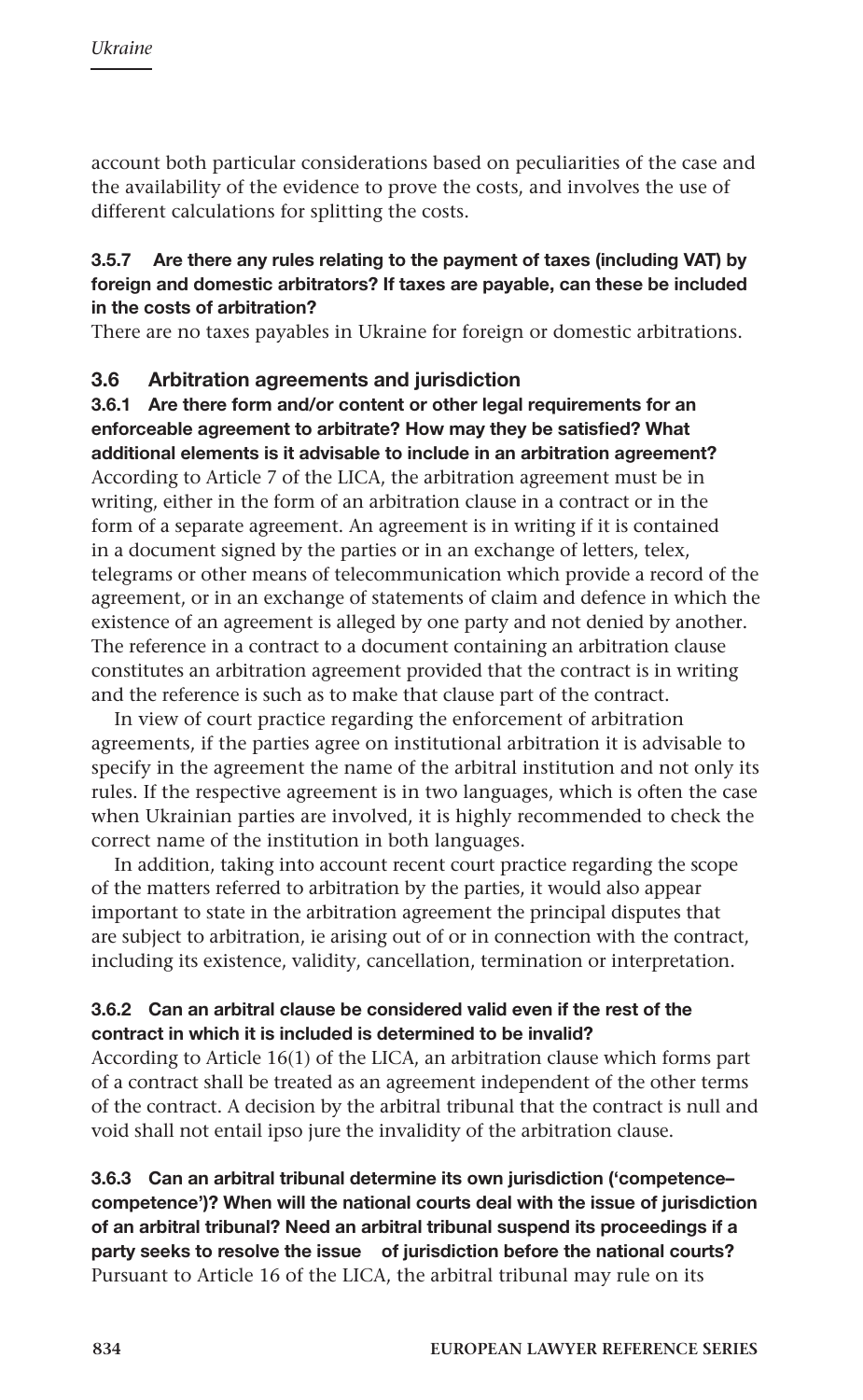own jurisdiction, including any objections with respect to the existence or validity of the arbitration agreement.

If the tribunal rules as a preliminary question that it has jurisdiction, any party may request within 30 days after having received notice of that ruling, the general court located at the seat of arbitration to decide the matter; such a decision shall not be subject to appeal. While such a request is pending, the arbitral tribunal may proceed with the arbitral proceedings and make an award.

#### 3.6.4 Is arbitration mandated/prohibited for certain types of dispute?

According to Article 1(2) of the LICA, the following may be referred to international commercial arbitration pursuant to an agreement of the parties:

- disputes resulting from contractual and other civil law relationships arising in the course of foreign trade and other forms of international economic relations, provided that the place of business of at least one of the parties is situated abroad; and
- • disputes arising between enterprises with foreign investment, international associations and organisations established in the territory of Ukraine, disputes between the shareholders of such entities and disputes between such entities and other subjects of the law of Ukraine. Exemptions from these rules may be established only by law or

international treaty.

The Domestic Arbitration Law allows for referral to domestic arbitration of any domestic dispute arising from civil or commercial relations, except for certain cases envisaged by law and provides in Article 6 a rather long, but non-exhaustive, list of non-arbitrable disputes, including:

- (a) disputes regarding the invalidation of normative acts;
- (b) disputes arising out of the conclusion, amendment, termination and performance of public procurement contracts;
- (c) disputes related to state secrets;
- (d) disputes arising from family relationships, except cases regarding marital agreements (contracts);
- (e) bankruptcy disputes;
- (f) disputes involving state or municipal authorities, their officials, state institutions or organisations;
- (g) disputes related to immovable property, including land plots;
- (h) cases about establishing facts of legal significance;
- (i) labour disputes;
- (j) disputes arising from corporate relations between a commercial company and its participant (founder or shareholder), including a participant that has withdrawn from the company, as well as between the participants (founders or shareholders) of commercial companies, in connection with the establishment, operation, management or winding up of the company;
- (k) disputes involving a foreign party;
- (l) disputes related to the protection of consumers' rights (including consumers of banking and credit union services);
- (m)other disputes, which in accordance with the law are to be exclusively settled by the courts of general jurisdiction or by the Constitutional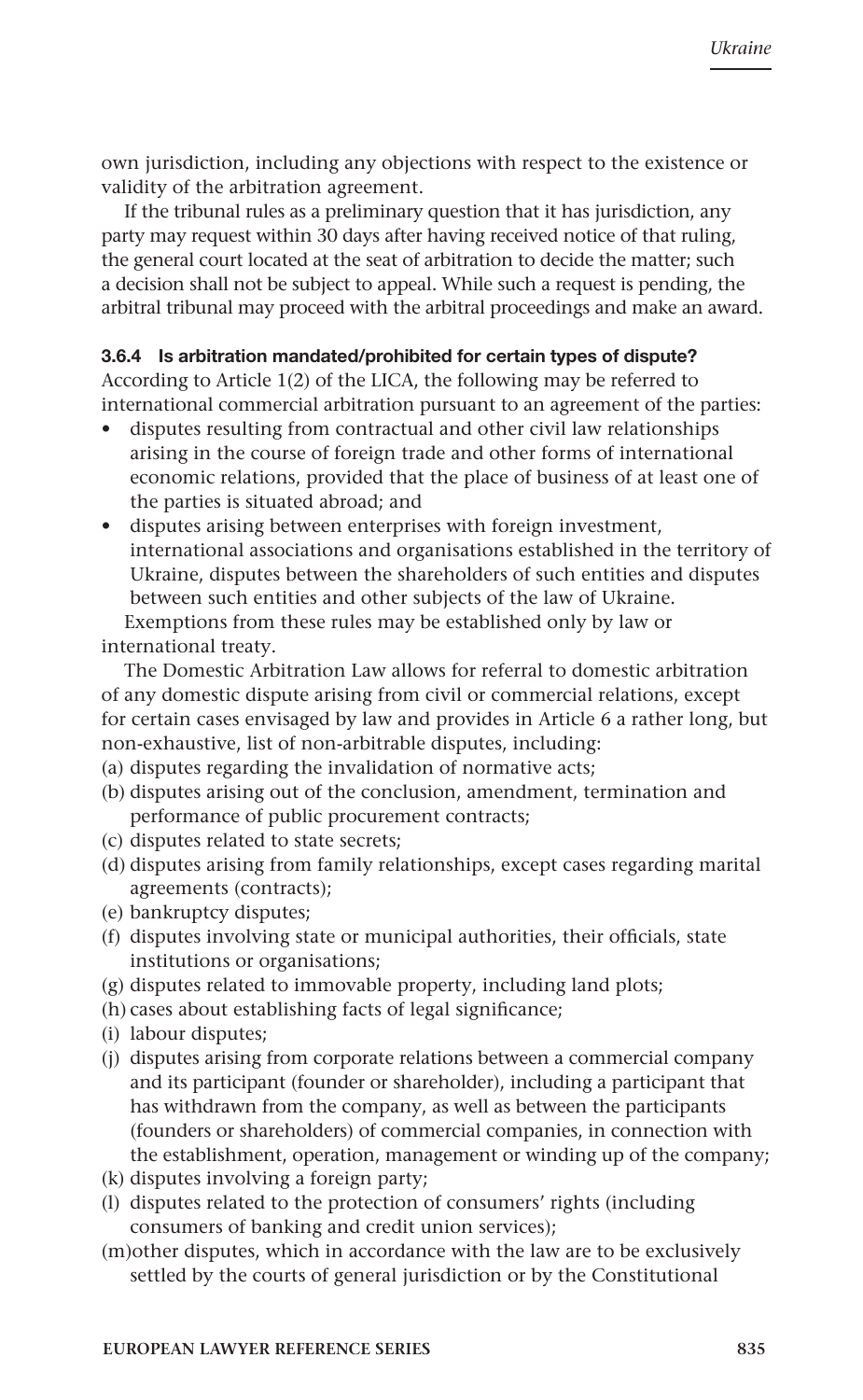Court of Ukraine (the latter ground applies, eg, to petitions regarding the unconstitutionality of legal acts); and

(n) disputes where the enforcement of the award to be issued by the domestic arbitration court requires certain action from the state or municipal authorities or their officials.

Other restrictions of arbitrability for domestic and/or international arbitration are set forth in the following laws of Ukraine: Article 12 of the Commercial Procedure Code of Ukraine of 6 November 1991, No. 1798- III ('CoPC') sets forth certain exemptions from the arbitrability rules. In particular, it contains restrictions and prohibits disputes as described in items (a), (b) and (j) above from being submitted to arbitration. After reforms made to the CoPC in February 2011 aimed at improving the legal framework for domestic arbitration related cases, Article 12(2) of the CoPC was slightly amended. In particular, as regards international arbitrations, the new wording of Article 12 appears to restrict the non-arbitrability of the matters described above to domestic arbitration only, although initially (prior to the reform) it applied to international arbitration as well. For several years the scope of these restrictions and their correlation with the LICA arbitrability rules and other laws of Ukraine were rather unclear, especially with regard to disputes related to corporate governance. At the same time, certain categories of disputes arising out of share purchase agreements remained arbitrable, eg disputes arising out of share turnover (except for disputes related to realisation of the pre-emptive rights to acquire shares).

Thus, as of today, Ukrainian legislation does not impose direct restrictions of the general arbitrability rules contained in the LICA. At the same time, certain matters are considered non-arbitrable in view of their nature. IP disputes, including validity of registered trademarks and/or patents and establishment of the IP owner, are not arbitrable.

Antitrust or competition issues can be considered arbitrable in relation to their effect on the civil law relationship of the parties. Disputes concerning unfair competition are settled by the Anti-monopoly Committee of Ukraine and its territorial branches.

#### 3.6.5 What, if any, are the rules which prescribe the limitation periods for the commencement of arbitration proceedings and what are such periods?

Ukrainian law does not set out any procedural limitation periods for the commencement of arbitration proceedings. Under Ukrainian law, limitation is a substantive law issue, and thus, will be determined by the law applicable to the substance of the dispute. If the applicable law does not contain provisions on limitation periods, the tribunal will decide the dispute on the merits.

Article 21 of the LICA sets out the default rule that the arbitral proceedings in respect of a particular dispute commence on the date on which a request for that dispute to be referred to arbitration is received by the respondent.

#### 3.6.6 Does national law enable an arbitral tribunal to assume jurisdiction over persons who are not party to the arbitration agreement?

The LICA does not contain any rules on consolidation or joinder, so it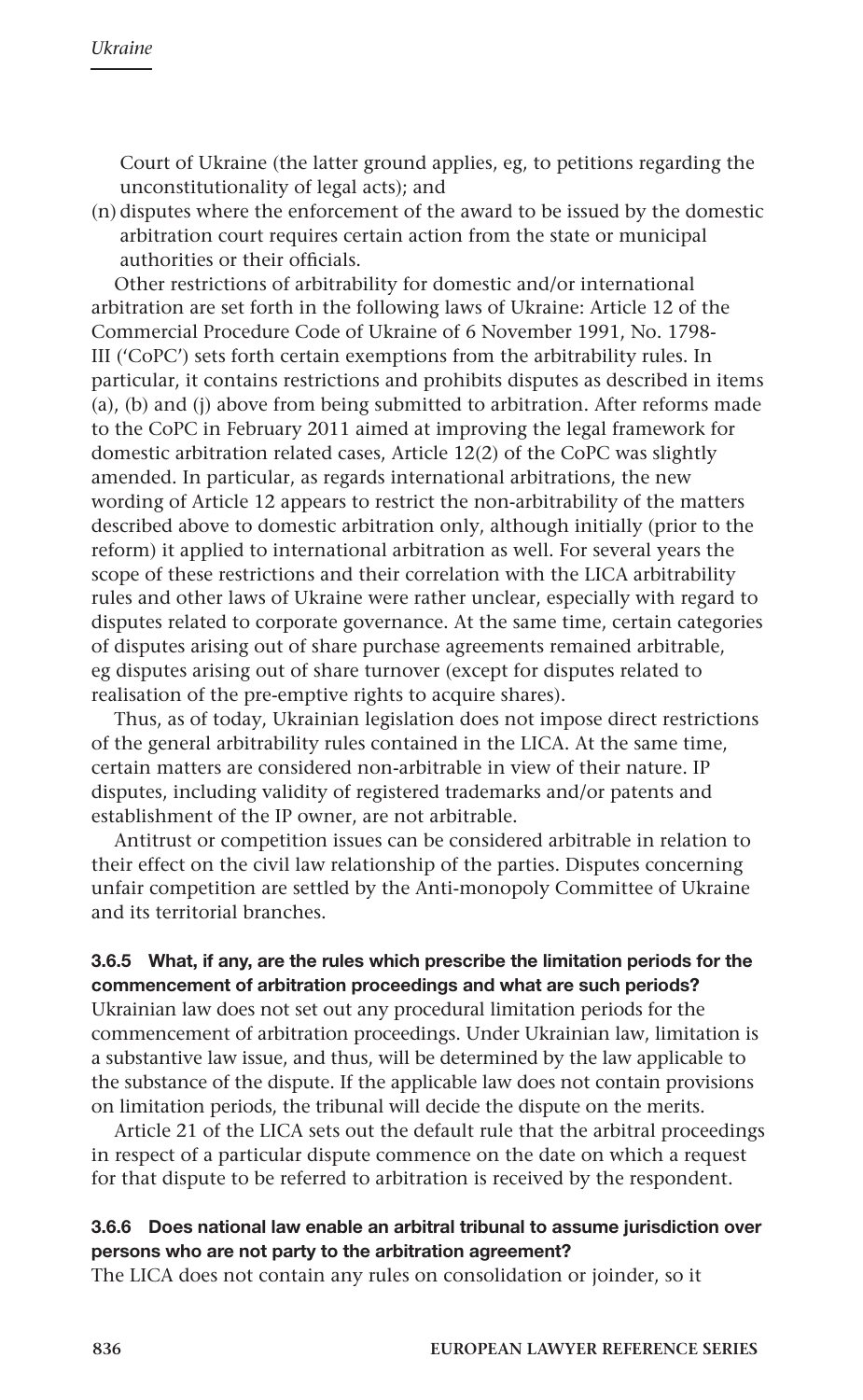neither expressly prohibits nor permits an arbitral tribunal to assume jurisdiction over persons who are not party to the arbitration agreement. Thus, this issue is to be decided in accordance with applicable arbitration rules and the substantive law (eg articles 43, 19 the ICAC Rules).

However, if an arbitral award is to be enforced in Ukraine, the party applying for such enforcement shall supply to the competent court the duly authenticated original arbitration agreement in writing or a duly certified copy thereof.

As far as we are aware based in the reported cases to date, the courts have never considered the group of companies doctrine.

#### 3.7 Applicable law

3.7.1 How is the substantive law governing the issues in dispute determined? Pursuant to Article 28 of the LICA, the arbitral tribunal shall decide the dispute in accordance with such rules of law as are chosen by the parties as applicable to the substance of the dispute. Otherwise the arbitral tribunal shall apply the law determined by the conflict of laws rules which it considers applicable.

The parties may authorise the arbitral tribunal to decide *ex aequo et bono* or as *amiable compositeur*.

In all cases, the arbitral tribunal shall decide in accordance with the terms of the contract and shall take into account the usages of the trade applicable to the transaction.

#### 3.7.2 Are there any mandatory laws (of the seat or elsewhere) which will apply?

If the subject matter of the dispute is in any way connected with Ukraine or if one of the parties is incorporated or resides in Ukraine, then mandatory provisions of foreign currency, tax, customs and competition law, as well as certain provisions of the Law of Ukraine On Private International Law of 23 June 2005, No. 2709-IV may apply. Article 14 of the latter provides for application of the mandatory law of other jurisdictions (If it is closely connected with the respective legal relations) and sets forth conditions of its application in Ukraine. In all other cases, public policy restrictions of the seat shall apply.

# 4. SEEKING INTERIM MEASURES IN SUPPORT OF ARBITRATION CLAIMS

#### 4.1.1 Can an arbitral tribunal order interim relief? What forms of interim relief are available and what are the legal tests for qualifying for such relief?

Under Article 17 of the LICA, an arbitral tribunal may, at the request of a party, award any interim measures against any party as the arbitral tribunal deems necessary in respect of the subject matter of the dispute. The arbitral tribunal may require any party to provide appropriate security in connection with such measures. These default rules can be changed by agreement of the parties. There is no particular test for awarding such interim relief according to the LICA, so it depends on the applicable arbitration rules and the tribunal's discretion

However, Ukrainian procedural legislation does not contain any provisions for the enforcement by the courts of any orders of the arbitral tribunal granting interim relief.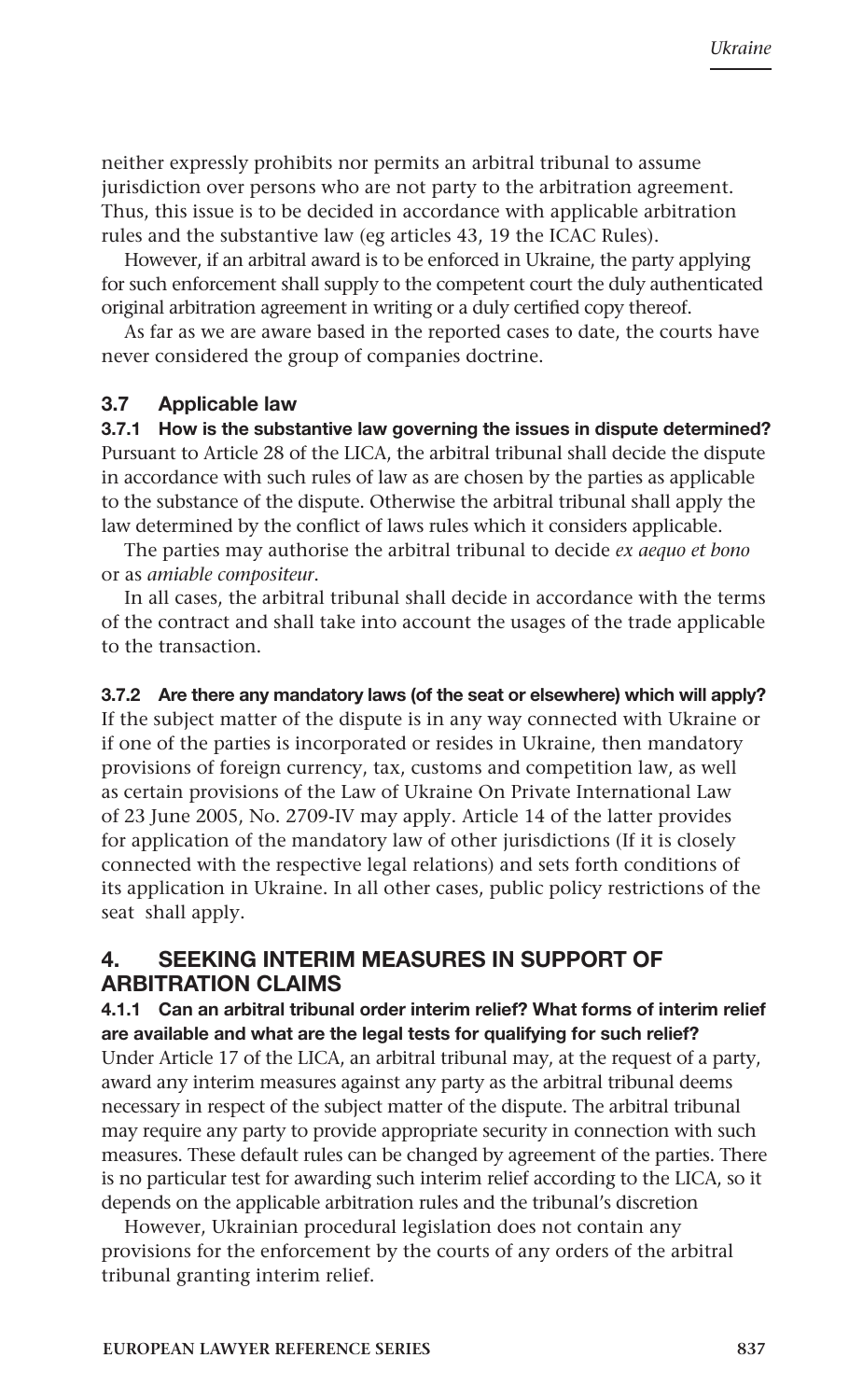## 4.1.2 Have national courts recognised and/or limited any power of an arbitral tribunal to grant interim relief?

In view of the absence of particular provisions as described above, the national courts have not dealt with the issue to date.

## 4.1.3 Will national courts grant interim relief in support of arbitration proceedings and, if so, in what circumstances?

Article 9 of the LICA provides for the possibility to apply to the court for interim measures in support of arbitration, irrespective of the seat of the arbitration. However, neither of the Ukrainian procedural codes contains specific provisions in this regard, nor confers jurisdiction to apply interim measures in support of arbitration to any particular court or courts. At present the Ukrainian procedural codes envisage such measures in the context of litigation (unrelated to arbitration proceedings) and enforcement of arbitral awards only.

## 4.1.4 Are national courts willing to grant interim relief in support of arbitration proceedings seated elsewhere?

As a rule, the Ukrainian courts rely on the absence of specific rules granting them competence to grant such interim measures, as well as the absence of respective procedural rules so as to preclude them from granting such relief.

# 5. CHALLENGING ARBITRATION AWARDS

# 5.1.1 Can an award be appealed to, challenged in or set aside by the national courts? If so, on what grounds?

An award rendered in an international arbitration seated in Ukraine can be set aside by the Ukrainian courts, fully or partially, only on the grounds provided for in Article 34 of the LICA, mirroring the provisions of Article 34 of the Model Law.

According to the LICA, an arbitral award may be set aside by the local general court in the seat of arbitration only if:

- the party making the application for setting aside furnishes proof that:
	- • a party to the arbitration agreement referred to in Article 7 of the LICA was under some incapacity, or that the said agreement is not valid under the law to which the parties have subjected it or, failing any indication thereon, under the law of Ukraine;
	- it was not given proper notice of the appointment of an arbitrator or of the arbitral proceedings or was otherwise unable to present its case;
	- the award was made regarding a dispute not contemplated by or not falling within the terms of the submission to arbitration, or contains decisions on matters beyond the scope of the submission to arbitration, provided that, if the decisions on matters submitted to arbitration can be separated from those not so submitted, only that part of the award which contains decisions on matters not submitted to arbitration may be set aside; or
	- the composition of the arbitral tribunal or the arbitral procedure was not in accordance with the agreement of the parties, unless such agreement was in conflict with a provision of the LICA from which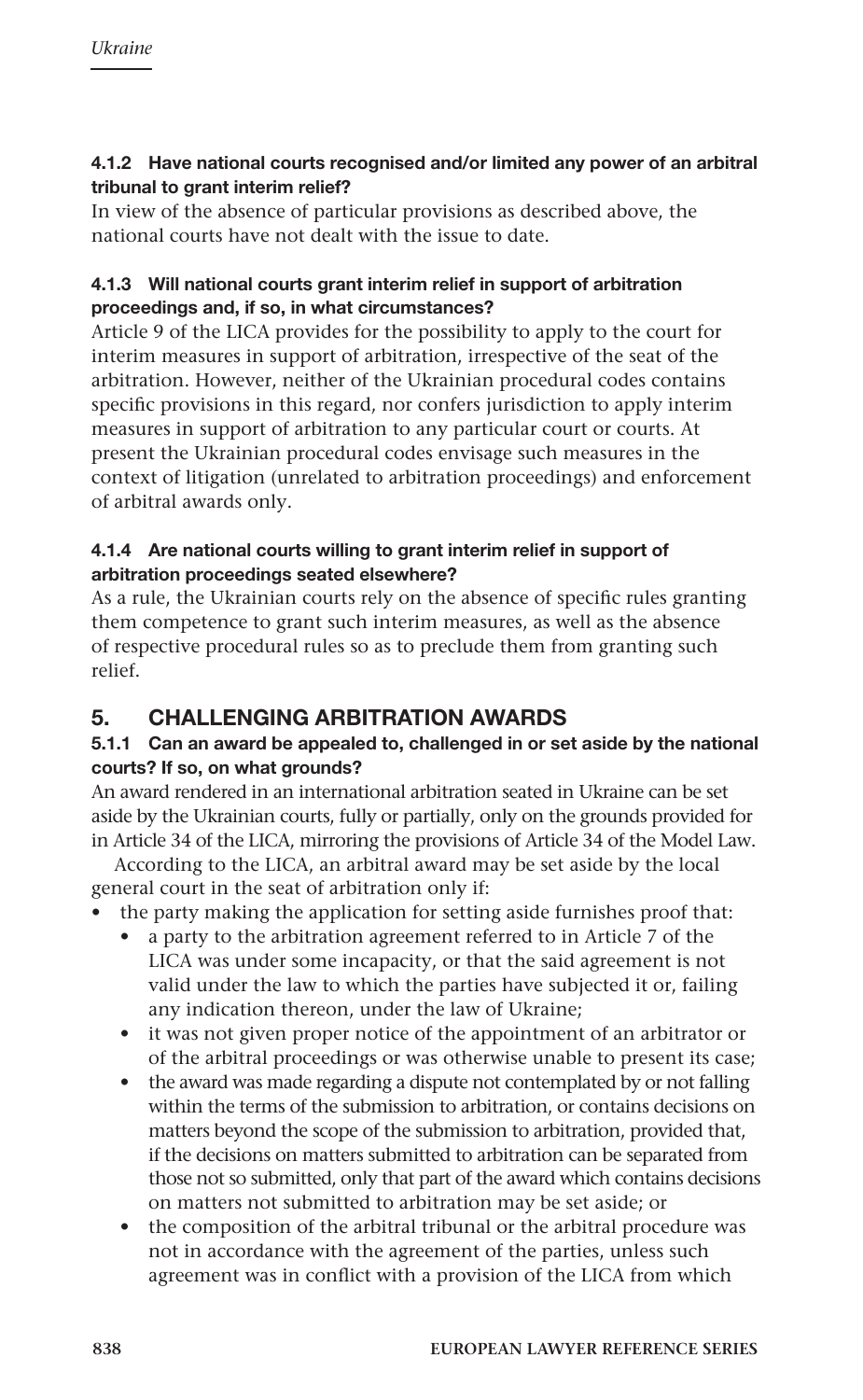the parties cannot derogate, or, failing such agreement, was not in accordance with the LICA; or

- the court finds that:
	- the subject matter of the dispute is not capable of settlement by arbitration under the law of Ukraine; or
	- the award is in conflict with Ukrainian public policy.

#### 5.1.2 Can the parties exclude rights of appeal or challenge?

The parties cannot exclude rights of appeal or challenge of an award.

#### 5.1.3 What are the provisions governing modification, clarification or correction of an award (if any)?

The provisions governing modification, clarification or correction of an arbitral award are set out in Article 33 of the LICA.

This Article allows any of the parties, with notice to the other party, to request the arbitral tribunal to correct in the award any errors in computation, any clerical or typographical errors or any errors of similar nature within 30 days of receipt of the award, unless another period of time has been agreed upon by the parties. The arbitral tribunal may correct any such error on its own initiative within the same term.

Subject to the parties' agreement, any party, with notice to the other party, may request the arbitral tribunal to give an interpretation of a specific point or part of the award within 30 days of receipt of the award, unless another period of time has been agreed upon by the parties.

If the arbitral tribunal considers the request to be justified, it shall make the correction or give the interpretation, which shall form part of the award.

Unless otherwise agreed by the parties, any of the parties, with notice to the other party, may request, within 30 days of receipt of the award, that the arbitral tribunal makes an additional award as to claims presented in the arbitral proceedings but omitted from the award. If the arbitral tribunal considers the request to be justified, it shall make the additional award.

# 6. ENFORCEMENT

#### 6.1.1 Has your jurisdiction ratified the New York Convention or any other regional conventions concerning the enforcement of arbitration awards? Has it made any reservations?

Ukraine is a party to the New York Convention by virtue of succession of the Ukrainian Soviet Socialist Republic (the 'Ukrainian SSR'). This Convention was signed by the Ukrainian SSR on 29 December 1958, ratified on 10 October 1960 and came into force on 8 January 1961. According to the reservations and declarations made upon signing, Ukraine shall apply the Convention to the recognition and enforcement of arbitral awards rendered in non-member states only on a reciprocal basis.

Legal succession of Ukraine in respect of the New York Convention is governed by the Law of Ukraine 'On Legal Succession of Ukraine' of 12 September 1991, No. 1543-XII, wherein Ukraine has confirmed its legal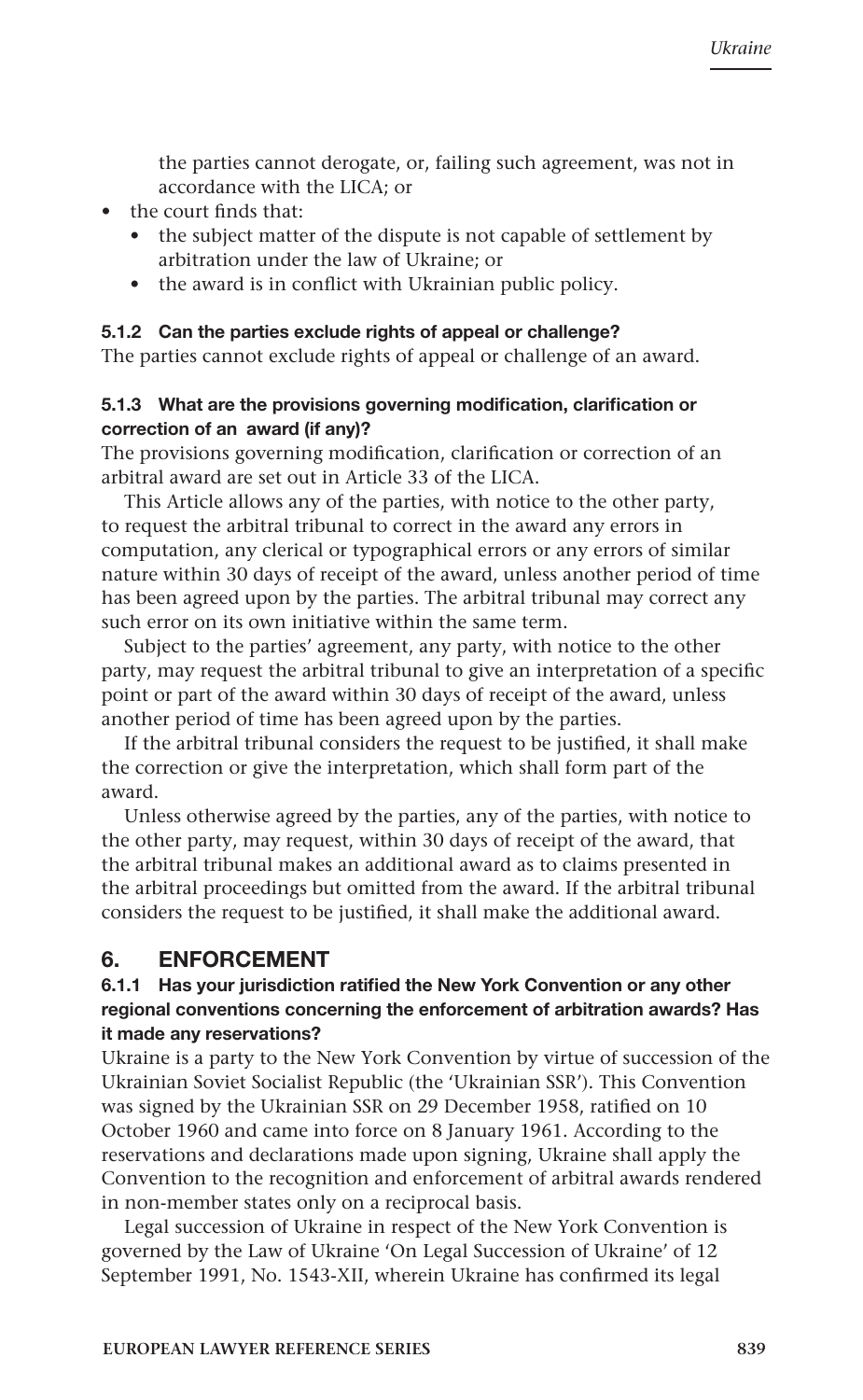succession in respect of all international treaties of Ukrainian SSR and, conditionally – of the international treaties of the USSR.

By virtue of Article 9 of the Constitution of Ukraine of 28 June 1996, the international treaties Ukraine is a party to, shall be part of the national legislation of Ukraine.

Ukraine is also a party to the Geneva Convention and the CIS Treaty on Settling Disputes Related to Commercial Activity, Kiev, 20 March 1992. The latter is open to CIS member states only and has been ratified by Armenia, Azerbaijan, Belarus, Kazakhstan, Kyrgyzstan, the Russian Federation, Tajikistan, Turkmenistan, Ukraine and Uzbekistan.

#### 6.1.2 What are the procedures and standards for enforcing an award in your iurisdiction?

The procedures for the recognition and enforcement of foreign arbitral awards in Ukraine are governed by Chapter VIII of the CPC. The conditions and standards for such enforcement are set out in the LICA and applicable international treaties, including the New York Convention. Some useful guidelines in this regard are provided for in the Resolution of the Plenum of the Supreme Court of Ukraine, 'On Practice of Consideration by the Courts of Motions for Recognition and Enforcement of Foreign Court Judgments and Arbitral Awards, and on Setting Aside the International Commercial Arbitration Awards Rendered within the Territory of Ukraine', No. 12, of 24 December 1999. In particular, it contains a definition of public order in the context of enforcement of foreign arbitral awards.

The CPC grants jurisdiction over the enforcement of foreign arbitral awards to the general courts located at the place of the debtor's residence or location, or if the debtor does not have a place of residence or location in Ukraine, to the courts where the debtor's assets are located. A foreign arbitral award may be submitted for enforcement in Ukraine only within three years of it becoming effective, unless it provides for payment by instalments. An award providing for payment by instalments can be enforced any time within the general term for payment established in the award. However, the creditor can request only partial enforcement of such an award, namely the overdue payments for three years prior to filing application for enforcement. The court procedure for the motions for enforcement of foreign arbitral awards is set out in Article 395 of the CPC. If the motion for enforcement meets all the formal requirements established by the CPC and the LICA, the court sends it to the debtor and grants it one month for submitting its objections, if any. After that the judge schedules the hearing and informs the parties of its date. At the hearing the judge determines whether any grounds to refuse enforcement exist. The grounds for refusal of enforcement are the same as in the New York Convention. If the New York Convention is applicable, it prevails over the civil procedure code provisions, and in this case there are no other grounds for refusal except those established by the Convention.

The party applying for the recognition and enforcement of the foreign arbitral award may also request interim measures at any stage of the enforcement proceedings, which will be granted if the court establishes that failure to grant such interim relief may complicate or render the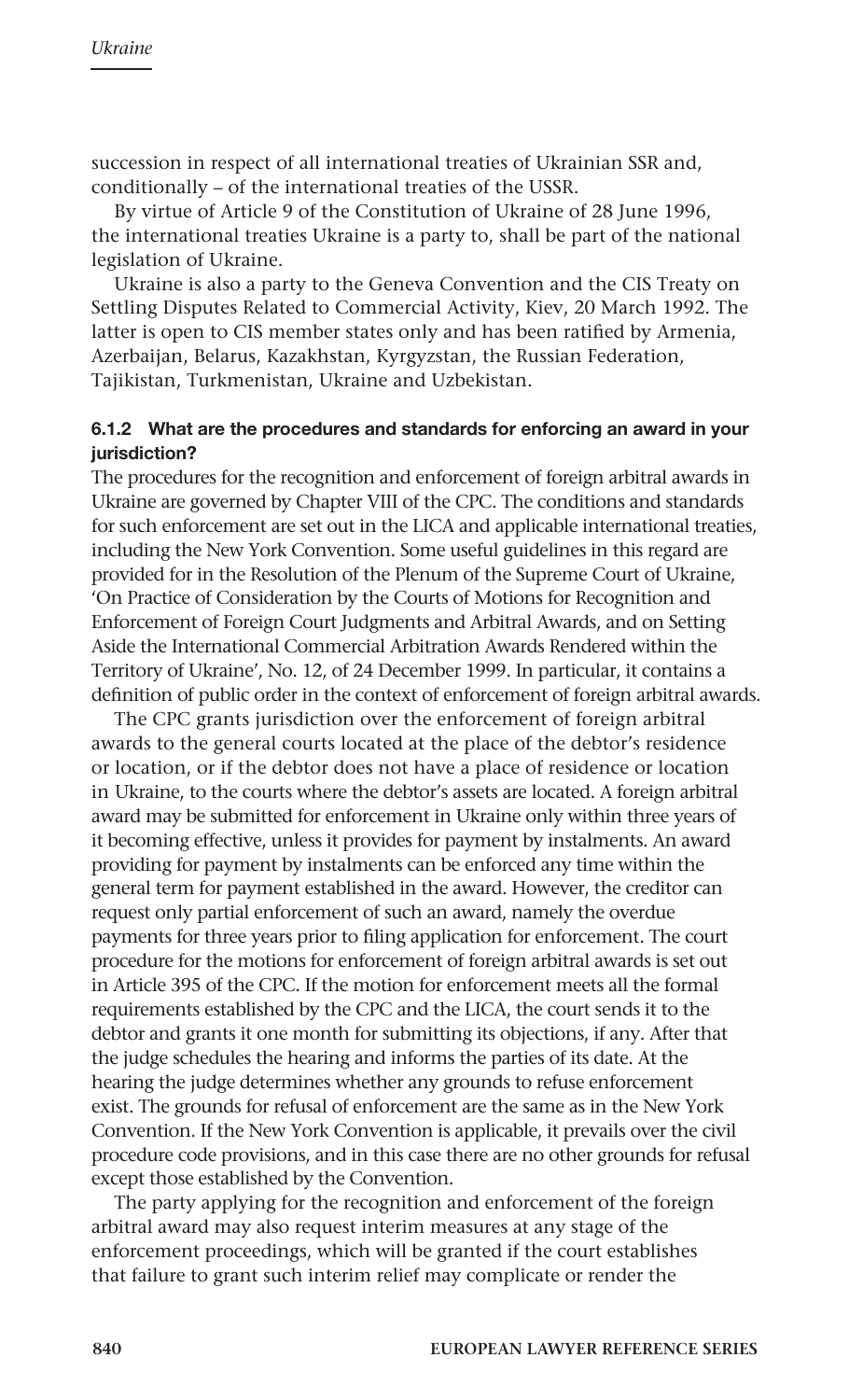enforcement of the arbitral award impossible. Having considered the motion for enforcement and heard the parties' arguments, the judge will render a ruling granting or denying the recognition and enforcement of the arbitral award. The ruling, after coming into force, serves as a basis for issuing a writ of execution which triggers the execution procedure. Under the CPC, the abovementioned rulings of local general courts can be appealed at the Appellate Court of the respective region and then, also to the High Specialised Court on Civil and Criminal Matters within a cassation proceeding.

The enforcement proceedings in the first instance court take several months (three to five months on average). The appeal proceedings, if any, take an additional two to three months. The judgement of the Appellate Court comes into effect immediately and, if it grants enforcement, it allows the award creditor to receive the writ of execution notwithstanding any further appeal to the High Specialised Court on Civil and Criminal Matters, if any. In the case of such second appeal, the whole enforcement proceedings in all three instances could take around one year. However, the court fees are negligible and are not contingent on the amount of the award.

If an award is set aside in the seat of arbitration, which is outside Ukraine, as being contrary to the public policy or rules of arbitrability of the seat of the arbitration, it nevertheless might be capable of enforcement in Ukraine under Article IX of the Geneva Convention, when applicable.

#### 6.1.3 Is there a difference between the rules for enforcement of 'domestic' awards and those for 'non–domestic' awards?

As domestic and international arbitration are subject to separate legal regimes in Ukraine, the enforcement of arbitral awards rendered under the Domestic Arbitration Law is governed by a separate set of rules, contained in Chapter VII-1 of the CPC and Chapter XIV-1 of the CoPC. The enforcement of domestic arbitral awards is faster and simpler, although it has some peculiarities when compared to the enforcement of 'non-domestic' awards

The rules for enforcement of arbitral awards rendered under the LICA in arbitrations seated in Ukraine are the same as for foreign arbitral awards.